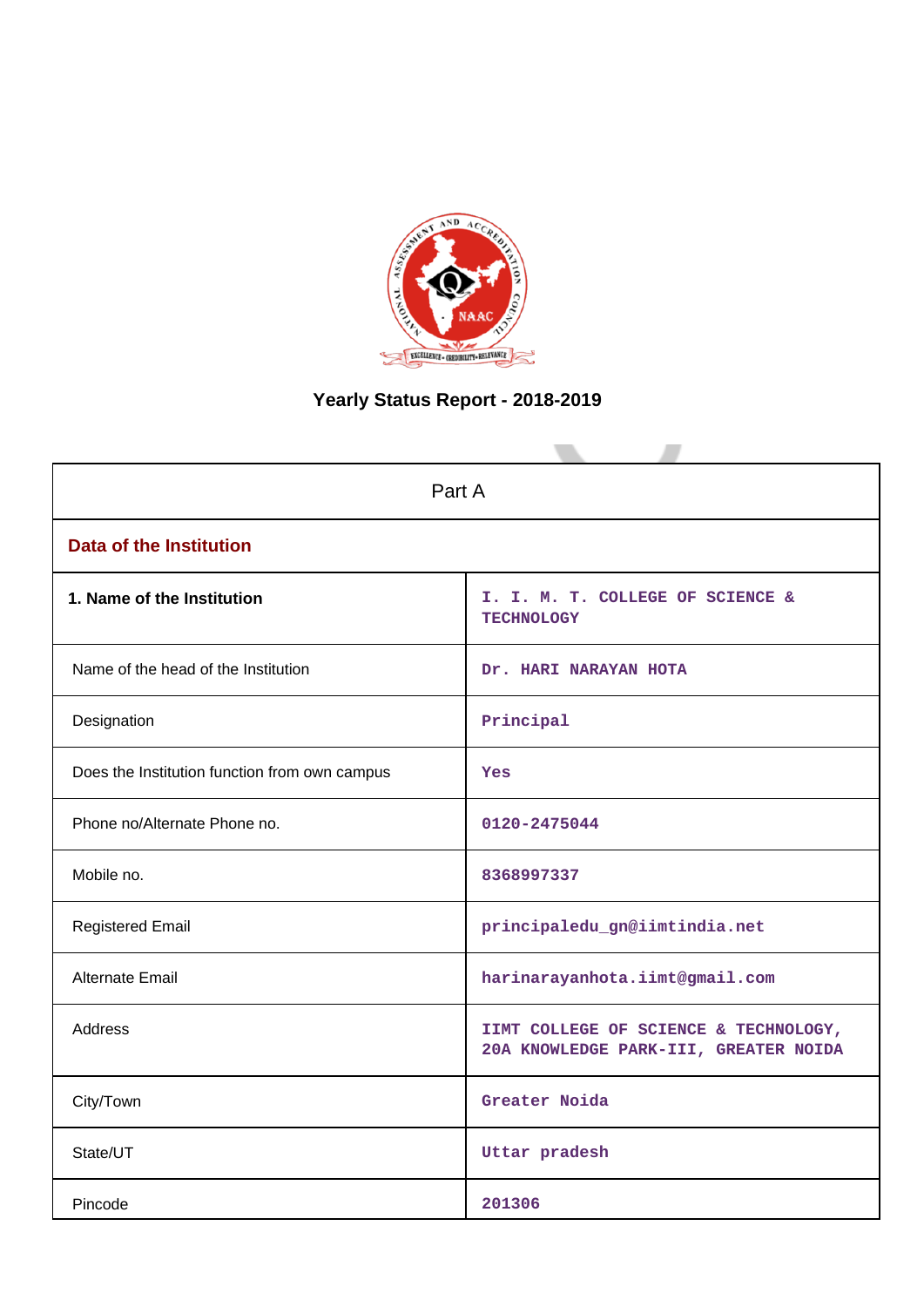| 2. Institutional Status                                                  |                                                         |             |                                                                           |                                                       |                                |  |  |
|--------------------------------------------------------------------------|---------------------------------------------------------|-------------|---------------------------------------------------------------------------|-------------------------------------------------------|--------------------------------|--|--|
| Affiliated / Constituent                                                 |                                                         |             | Affiliated                                                                |                                                       |                                |  |  |
| Type of Institution                                                      |                                                         |             | Co-education                                                              |                                                       |                                |  |  |
| Location                                                                 |                                                         |             | Urban                                                                     |                                                       |                                |  |  |
| <b>Financial Status</b>                                                  |                                                         |             |                                                                           | Self financed and grant-in-aid                        |                                |  |  |
|                                                                          | Name of the IQAC co-ordinator/Director                  |             |                                                                           | DR. CHANDRA SHEKHAR YADAV                             |                                |  |  |
| Phone no/Alternate Phone no.                                             |                                                         |             | 01202475000                                                               |                                                       |                                |  |  |
| Mobile no.                                                               |                                                         |             | 9456488588                                                                |                                                       |                                |  |  |
| <b>Registered Email</b>                                                  |                                                         |             | dryadavcs@gmail.com                                                       |                                                       |                                |  |  |
| <b>Alternate Email</b>                                                   |                                                         |             |                                                                           | principaledu_gn@iimtindia.net                         |                                |  |  |
| 3. Website Address                                                       |                                                         |             |                                                                           |                                                       |                                |  |  |
|                                                                          | Web-link of the AQAR: (Previous Academic Year)          |             |                                                                           | http://iimtindia.net/NOIDA_SCIENCE_T<br>ECH/aqar.aspx |                                |  |  |
| 4. Whether Academic Calendar prepared during<br>the year                 |                                                         |             | Yes                                                                       |                                                       |                                |  |  |
| if yes, whether it is uploaded in the institutional website:<br>Weblink: |                                                         |             | http://www.iimtindia.net/NOIDA SCIENCE<br>TECH/academic calendar.aspx     |                                                       |                                |  |  |
| <b>5. Accrediation Details</b>                                           |                                                         |             |                                                                           |                                                       |                                |  |  |
| Cycle                                                                    | Grade                                                   | <b>CGPA</b> | Year of<br>Accrediation                                                   | Validity                                              |                                |  |  |
| 1                                                                        | в                                                       | 2.28        | 2013                                                                      | Period From<br>$05 - Jan - 2013$                      | Period To<br>$04 - Jan - 2018$ |  |  |
|                                                                          |                                                         |             |                                                                           |                                                       |                                |  |  |
| 6. Date of Establishment of IQAC                                         |                                                         |             | $12 - Jul - 2011$                                                         |                                                       |                                |  |  |
| 7. Internal Quality Assurance System                                     |                                                         |             |                                                                           |                                                       |                                |  |  |
|                                                                          |                                                         |             | Quality initiatives by IQAC during the year for promoting quality culture |                                                       |                                |  |  |
|                                                                          | Item /Title of the quality initiative by<br><b>IQAC</b> |             | Date & Duration<br>Number of participants/ beneficiaries                  |                                                       |                                |  |  |
| <b>IQAC MEETING</b>                                                      |                                                         |             |                                                                           |                                                       | $24 - Aug - 2018$<br>11        |  |  |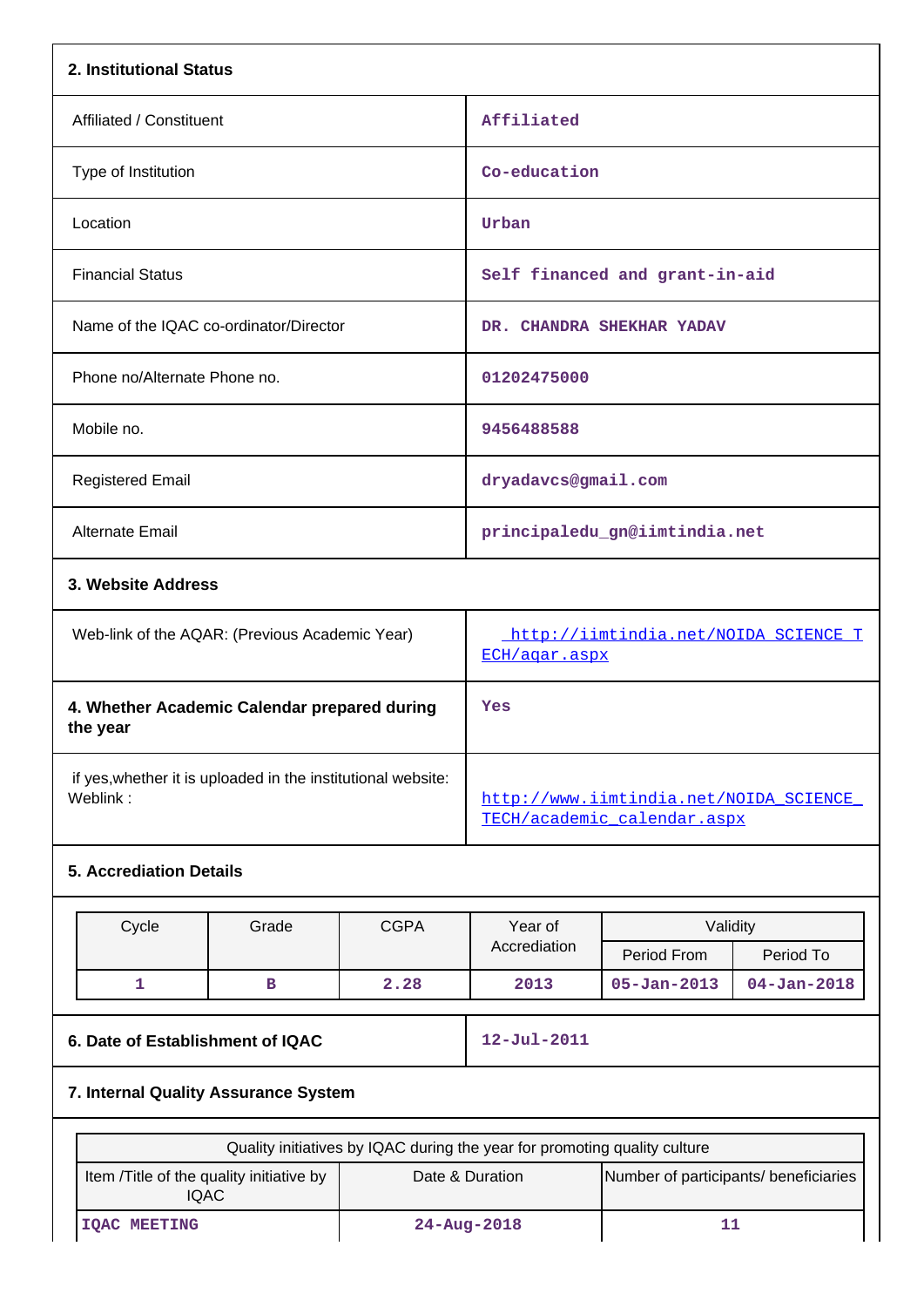|                                                   | 1                             |     |  |  |  |
|---------------------------------------------------|-------------------------------|-----|--|--|--|
| <b>IQAC MEETING</b>                               | $24 - Dec - 2018$<br>1        | 11  |  |  |  |
| <b>IQAC MEETING</b>                               | $10 - Apr - 2019$<br>1        | 11  |  |  |  |
| <b>SCOUT &amp; GUIDE</b>                          | $11 - \text{Feb} - 2019$<br>5 | 83  |  |  |  |
| AWARENESS PROGRAMME ON<br>CLEAN INDIA GREEN INDIA | $07 - \text{Mar} - 2019$<br>1 | 83  |  |  |  |
| <b>VOTAR AWARENESS RALLY</b>                      | $13 - Feb - 2019$<br>1        | 160 |  |  |  |
| WORKSHOP ON ICT                                   | $11 - \text{Mar} - 2019$<br>6 | 60  |  |  |  |
| View File                                         |                               |     |  |  |  |

# **8. Provide the list of funds by Central/ State Government- UGC/CSIR/DST/DBT/ICMR/TEQIP/World Bank/CPE of UGC etc.**

|                                                                                                                    | Institution/Departmen<br>t/Faculty                                                                                | Scheme    |           | <b>Funding Agency</b> | Year of award with<br>duration | Amount      |
|--------------------------------------------------------------------------------------------------------------------|-------------------------------------------------------------------------------------------------------------------|-----------|-----------|-----------------------|--------------------------------|-------------|
|                                                                                                                    | IIMT COLLEGE OF<br><b>SCIENCE &amp;</b><br><b>TECHNOLOGY</b>                                                      | <b>NA</b> |           | <b>NCTE</b>           | 2018<br>0                      | $\mathbf 0$ |
|                                                                                                                    |                                                                                                                   |           |           | View File             |                                |             |
|                                                                                                                    | 9. Whether composition of IQAC as per latest<br><b>NAAC</b> guidelines:                                           |           |           | <b>No</b>             |                                |             |
| Upload latest notification of formation of IQAC                                                                    |                                                                                                                   |           |           | No Files Uploaded !!! |                                |             |
| 10. Number of IQAC meetings held during the<br>year :                                                              |                                                                                                                   |           | 3         |                       |                                |             |
| The minutes of IQAC meeting and compliances to the<br>decisions have been uploaded on the institutional<br>website |                                                                                                                   |           |           | Yes                   |                                |             |
| Upload the minutes of meeting and action taken report                                                              |                                                                                                                   |           | View File |                       |                                |             |
|                                                                                                                    | 11. Whether IQAC received funding from any of<br>the funding agency to support its activities<br>during the year? |           |           |                       |                                |             |

## **12. Significant contributions made by IQAC during the current year(maximum five bullets)**

**1. Devise the annual program plan for the department, clubs and facilities like sports, cultural. 2. Taking the active part in decision making process. 3. Arranging seminar, workshop and interaction of topics of academic interest. 4.**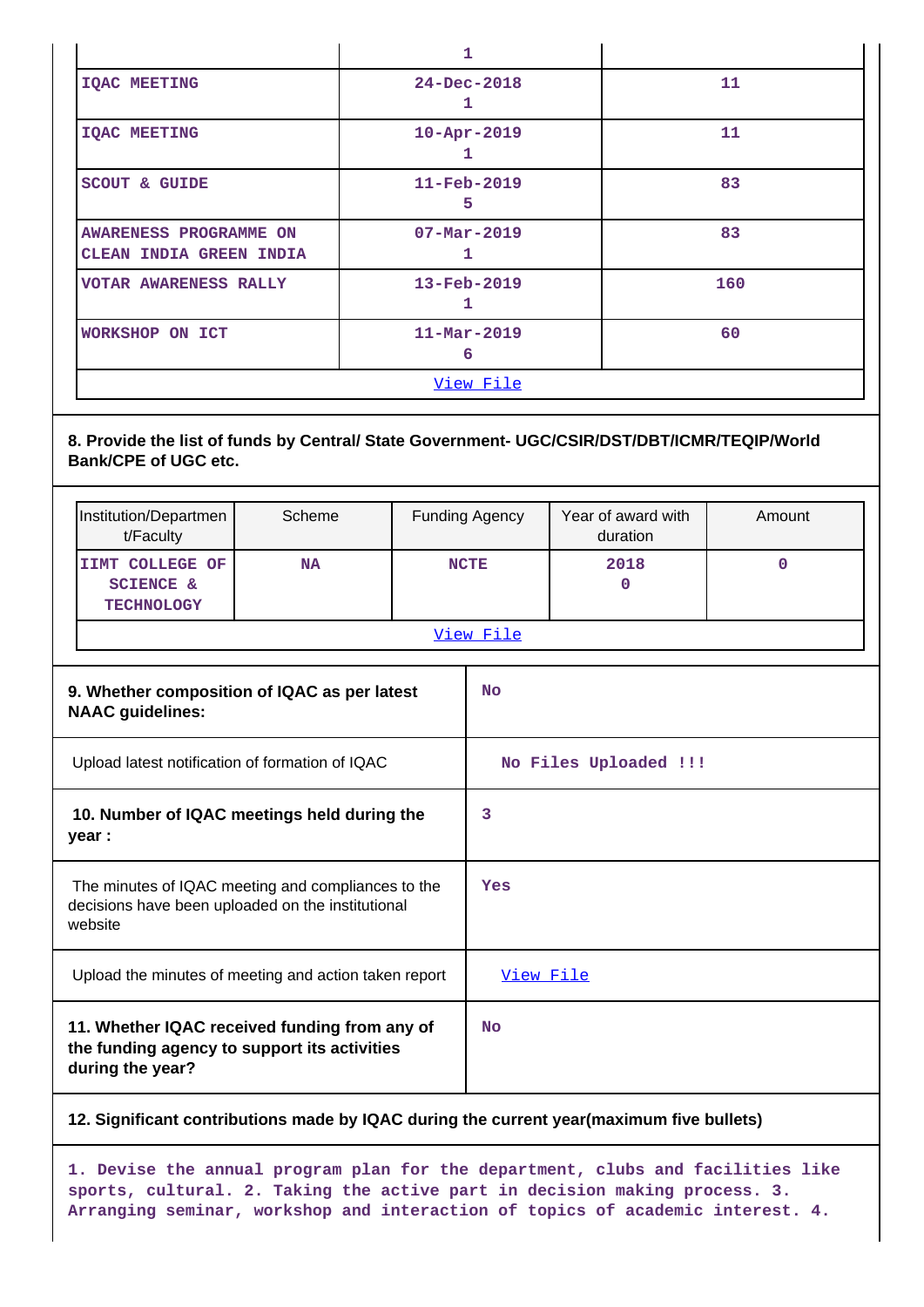**Awareness program conducted on Beti Bachao Beti Padhao, Women Safety. 5. Workshop on ICT conducted.**

#### [View File](https://assessmentonline.naac.gov.in/public/Postacc/Contribution/4536_Contribution.xlsx)

**13. Plan of action chalked out by the IQAC in the beginning of the academic year towards Quality Enhancement and outcome achieved by the end of the academic year**

| Plan of Action                                | Achivements/Outcomes                                                                                               |  |  |  |
|-----------------------------------------------|--------------------------------------------------------------------------------------------------------------------|--|--|--|
| To create a synergy of knowledge and<br>skill | The primary aim of the college is to<br>utilize technology to keep pace with<br>the changing educational scenario. |  |  |  |
| Eco-friendly practice                         | Rain water harvesting systems is<br>installed in the college. Plantation is<br>done regularly                      |  |  |  |
| Increasing visibility of Institution.         | The college had enhanced the visibility<br>of activities through wide media<br>coverage                            |  |  |  |
| Enhancing quality                             | Session workshop, seminar and<br>interaction on topics of academic,<br>social and national importance              |  |  |  |
| View File                                     |                                                                                                                    |  |  |  |

| 14. Whether AQAR was placed before statutory<br>body?                                                                | <b>No</b>                |
|----------------------------------------------------------------------------------------------------------------------|--------------------------|
| 15. Whether NAAC/or any other accredited<br>body(s) visited IQAC or interacted with it to<br>assess the functioning? | Yes                      |
| Date of Visit                                                                                                        | $15 - Oct - 2012$        |
| 16. Whether institutional data submitted to<br><b>AISHE:</b>                                                         | Yes                      |
| Year of Submission                                                                                                   | 2020                     |
| Date of Submission                                                                                                   | $07 - \text{Feb} - 2020$ |
| 17. Does the Institution have Management<br><b>Information System?</b>                                               | <b>No</b>                |

# **Part B**

# **CRITERION I – CURRICULAR ASPECTS**

# **1.1 – Curriculum Planning and Implementation**

 1.1.1 – Institution has the mechanism for well planned curriculum delivery and documentation. Explain in 500 words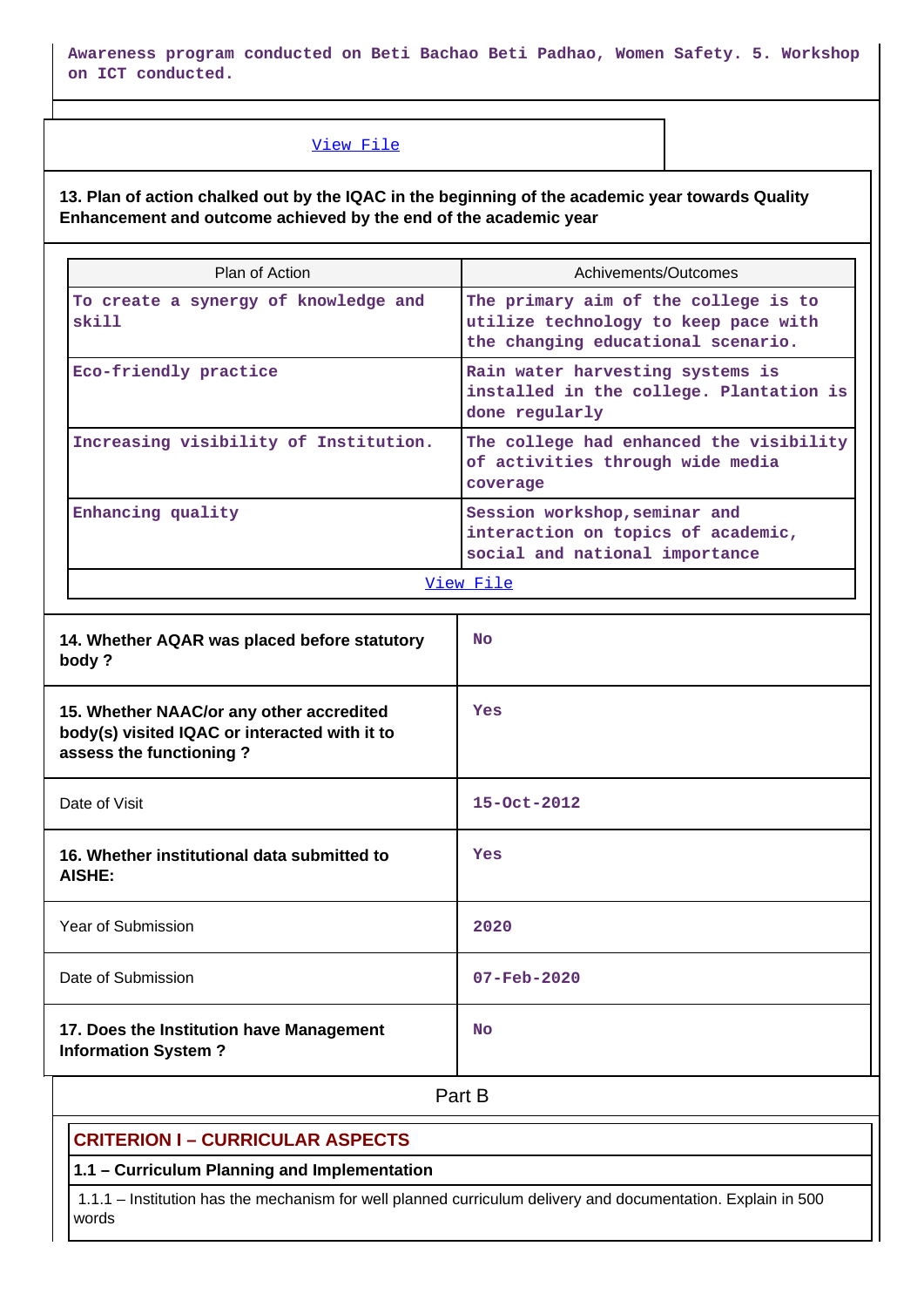**The College is affiliated to C.C.S. University, Meerut, U.P. The curriculum followed in the college is the unified syllabus as effective in all the colleges affiliated to the university. The curriculum is meant not only for the bookish knowledge but developing their skills for growth and career, social and cognitive development. The whole syllabus is divided into units. Assignments for practical aspects, seminars and presentations to be conducted thereby covering all the details so that every task is completed on time and the students are benefitted there on. Students are the actual mirrors of the teaching learning process. A well planned feedback is taken every year from the students so as to know the actual effectiveness of the whole implemented process. The feedback is taken in hard copy. For the regularity of students' attendance, excel sheets are maintained and parents are also informed if any, there is lag behind is found. The remedial classes have also been there for the weaker students. These are the extra classes other than classes mentioned in regular Time Table. Periodic meetings of IQAC take stock of the progress of teaching learning among other things.** 1.1.2 – Certificate/ Diploma Courses introduced during the academic year Certificate Diploma Courses Dates of Introduction Duration Focus on employ ability/entreprene urship **Skill** Development **No Data Entered/Not Applicable !!! 1.2 – Academic Flexibility** 1.2.1 – New programmes/courses introduced during the academic year Programme/Course **Programme Specialization** Programme Specialization **Programme** Dates of Introduction **No Data Entered/Not Applicable !!!** [View File](https://assessmentonline.naac.gov.in/public/Postacc/Program_introduced/4536_Program_introduced_1584614774.xlsx) 1.2.2 – Programmes in which Choice Based Credit System (CBCS)/Elective course system implemented at the affiliated Colleges (if applicable) during the academic year. Name of programmes adopting CBCS Programme Specialization | Date of implementation of CBCS/Elective Course System **No Data Entered/Not Applicable !!!** 1.2.3 – Students enrolled in Certificate/ Diploma Courses introduced during the year Certificate Diploma Course Number of Students **Nil Nil 1.3 – Curriculum Enrichment** 1.3.1 – Value-added courses imparting transferable and life skills offered during the year Value Added Courses **Number 1** Date of Introduction Number of Students Enrolled  **Environmental Study 27/08/2018 83 Physical Education 27/08/2018 25** [View File](https://assessmentonline.naac.gov.in/public/Postacc/Value_added_courses/4536_Value_added_courses_1583655965.xlsx) 1.3.2 – Field Projects / Internships under taken during the year Project/Programme Title Programme Specialization No. of students enrolled for Field Projects / Internships  **BEd Internship Training of Months 83**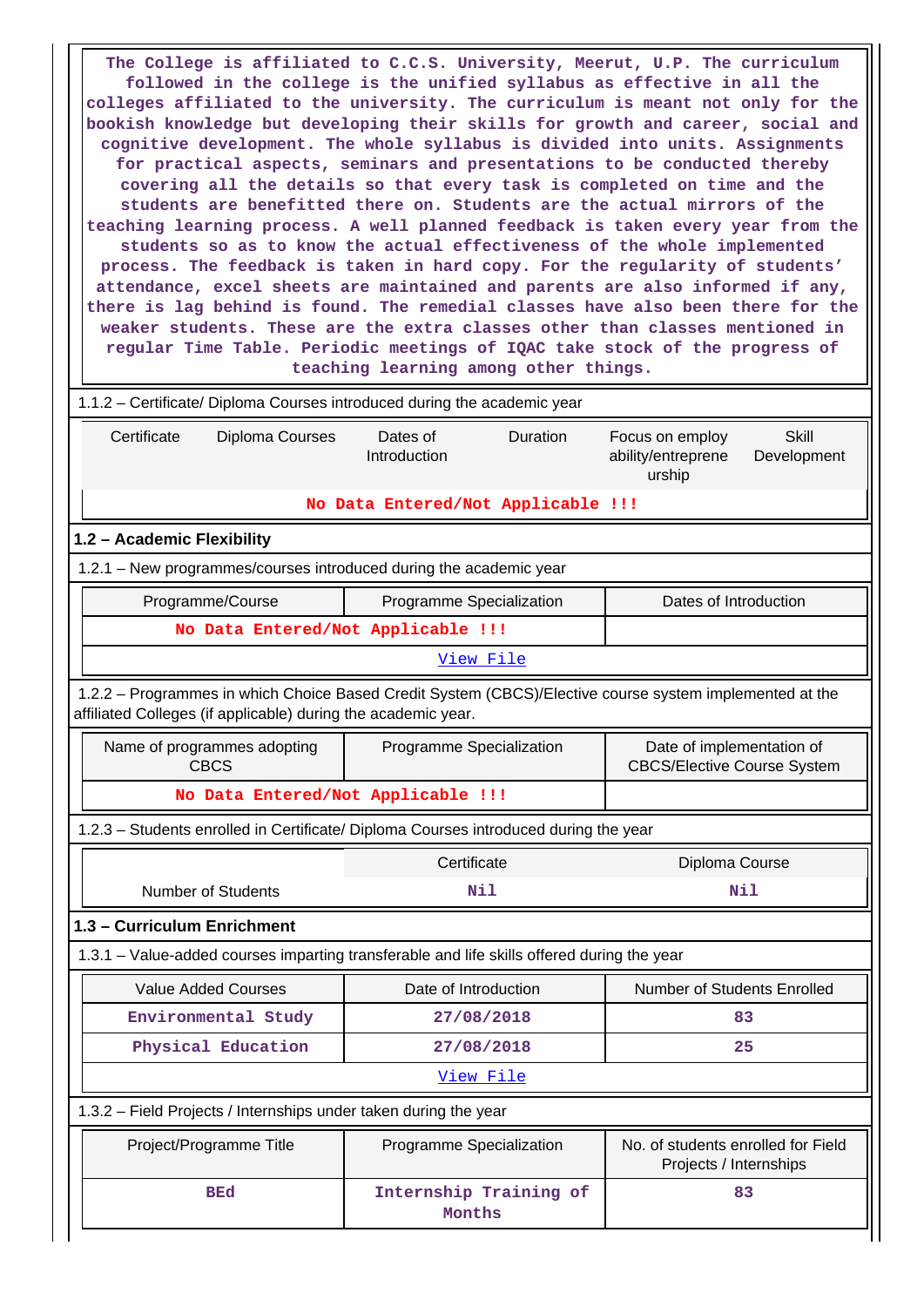|                                                                         | View File |  |  |  |  |  |
|-------------------------------------------------------------------------|-----------|--|--|--|--|--|
| 1.4 – Feedback System                                                   |           |  |  |  |  |  |
| 1.4.1 – Whether structured feedback received from all the stakeholders. |           |  |  |  |  |  |
| <b>Students</b>                                                         | Yes       |  |  |  |  |  |
| Teachers                                                                | Yes       |  |  |  |  |  |
| Employers                                                               | Yes       |  |  |  |  |  |
| Alumni                                                                  | Yes       |  |  |  |  |  |
| Parents                                                                 | Yes       |  |  |  |  |  |
| .<br>.                                                                  |           |  |  |  |  |  |

 1.4.2 – How the feedback obtained is being analyzed and utilized for overall development of the institution? (maximum 500 words)

Feedback Obtained

**Development is a continuous process. Keeping this in the mind the college takes an annual feedback from the following stakeholders for overall development of the college . 1. Students 2. Teachers 3. Alumni 4. Parents The Feedback forms are analyzed to know the positive and negative points so that proper action to be taken for providing better environment of teaching and research to the students as well as teaching faculty. Analysis of Students' Feedback Gathering feedback from students is a great way to get glimpse into their experience in the college campus. Feedback from students is helpful in several ways and builds a sense of goodwill between students and institution. Students' feedback is rated on 5 point scale from 1 to 5. Students have rated teachers on various dimensions. Using rating scale then it is analyzed for every faculty member by providing weightage to different attributes. Most of the students were satisfied with the syllabus covered and the teaching style of the teachers. Students also find teachers fair in internal evaluation process. The Teaching and Mentoring process in college facilitates students in cognitive, social and emotional growth. Analysis of Teachers' Feedback The feedback is also taken from the teachers every year regarding students' participation as well as regarding facilities and support system of the college. Most of the teachers are satisfied with the e-library facilities available in the college, as membership is given to all the teachers as well as ICT enabled smart classrooms. All the teachers were satisfied with the opportunities given for organizing Seminars and workshops. Analysis of Alumni Feedback The alumni are true well wishers of an institute therefore Feedback is also collected from the alumni of the college. Alumni network forms a bridge between the current students and alumni. Mostly alumnus were satisfied with the facilities provided to them by the college. They all have appreciated the efforts of college made their overall development. All the alumnus was admitted that their grievances were handled by the college properly and in time. All the alumnus was satisfied with the career guidance and counseling for higher studies. Some alumnus suggested that they should be informed about the seminar and workshop etc. on their email ID, so that they can participate in such activities. Analysis of Parents' Feedback The parents are the main stakeholders. Their suggestions are most important for development of the college. On analyzing the feedback received, over the course of time by parents, it is observed that parents are largely satisfied by the efforts made by the college administration in admissions, teaching and learning, discipline and other related matters and high degree of satisfaction has been shown by the parents on implementations of some of the suggestions made by them. After the analysis of feedback, college works constantly for the improvement of teaching and learning process to maximize the benefit of the resources to the students. Every suggestion is carefully evaluated and taken in right spirit and uses same to improve different areas of services.**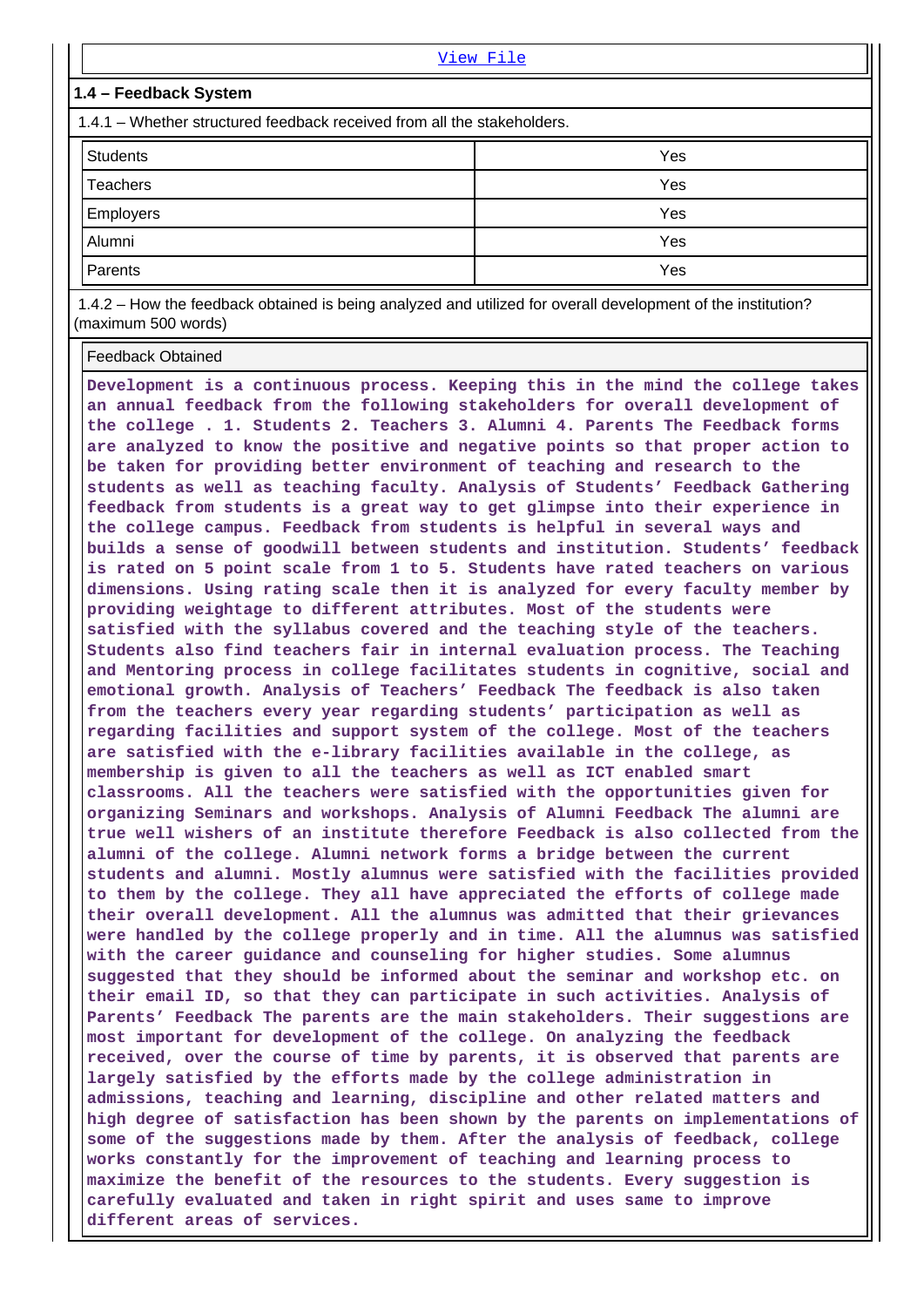| <b>CRITERION II - TEACHING- LEARNING AND EVALUATION</b>                                                                                                                                                                                                                                                                                                                                                                                                                                                                                                                                                                                                                                                                                                                                                                                                                                                              |                                                              |  |                                                              |                                                                                                  |  |                                                                                                  |                                                                                                                     |
|----------------------------------------------------------------------------------------------------------------------------------------------------------------------------------------------------------------------------------------------------------------------------------------------------------------------------------------------------------------------------------------------------------------------------------------------------------------------------------------------------------------------------------------------------------------------------------------------------------------------------------------------------------------------------------------------------------------------------------------------------------------------------------------------------------------------------------------------------------------------------------------------------------------------|--------------------------------------------------------------|--|--------------------------------------------------------------|--------------------------------------------------------------------------------------------------|--|--------------------------------------------------------------------------------------------------|---------------------------------------------------------------------------------------------------------------------|
| 2.1 - Student Enrolment and Profile                                                                                                                                                                                                                                                                                                                                                                                                                                                                                                                                                                                                                                                                                                                                                                                                                                                                                  |                                                              |  |                                                              |                                                                                                  |  |                                                                                                  |                                                                                                                     |
| 2.1.1 - Demand Ratio during the year                                                                                                                                                                                                                                                                                                                                                                                                                                                                                                                                                                                                                                                                                                                                                                                                                                                                                 |                                                              |  |                                                              |                                                                                                  |  |                                                                                                  |                                                                                                                     |
| Name of the<br>Programme                                                                                                                                                                                                                                                                                                                                                                                                                                                                                                                                                                                                                                                                                                                                                                                                                                                                                             | Programme<br>Specialization                                  |  | Number of seats<br>available                                 |                                                                                                  |  | Number of<br>Application received                                                                | <b>Students Enrolled</b>                                                                                            |
| <b>BEd</b>                                                                                                                                                                                                                                                                                                                                                                                                                                                                                                                                                                                                                                                                                                                                                                                                                                                                                                           | <b>NIL</b>                                                   |  |                                                              | 100                                                                                              |  | 100                                                                                              | 100                                                                                                                 |
|                                                                                                                                                                                                                                                                                                                                                                                                                                                                                                                                                                                                                                                                                                                                                                                                                                                                                                                      |                                                              |  |                                                              | View File                                                                                        |  |                                                                                                  |                                                                                                                     |
| 2.2 - Catering to Student Diversity                                                                                                                                                                                                                                                                                                                                                                                                                                                                                                                                                                                                                                                                                                                                                                                                                                                                                  |                                                              |  |                                                              |                                                                                                  |  |                                                                                                  |                                                                                                                     |
| 2.2.1 - Student - Full time teacher ratio (current year data)                                                                                                                                                                                                                                                                                                                                                                                                                                                                                                                                                                                                                                                                                                                                                                                                                                                        |                                                              |  |                                                              |                                                                                                  |  |                                                                                                  |                                                                                                                     |
| Year                                                                                                                                                                                                                                                                                                                                                                                                                                                                                                                                                                                                                                                                                                                                                                                                                                                                                                                 | Number of<br>students enrolled<br>in the institution<br>(UG) |  | Number of<br>students enrolled<br>in the institution<br>(PG) | Number of<br>fulltime teachers<br>available in the<br>institution<br>teaching only UG<br>courses |  | Number of<br>fulltime teachers<br>available in the<br>institution<br>teaching only PG<br>courses | Number of<br>teachers<br>teaching both UG<br>and PG courses                                                         |
| 2018                                                                                                                                                                                                                                                                                                                                                                                                                                                                                                                                                                                                                                                                                                                                                                                                                                                                                                                 | 183                                                          |  | <b>Nill</b>                                                  | 11                                                                                               |  | <b>Nill</b>                                                                                      | 11                                                                                                                  |
| 2.3 - Teaching - Learning Process                                                                                                                                                                                                                                                                                                                                                                                                                                                                                                                                                                                                                                                                                                                                                                                                                                                                                    |                                                              |  |                                                              |                                                                                                  |  |                                                                                                  |                                                                                                                     |
| 2.3.1 – Percentage of teachers using ICT for effective teaching with Learning Management Systems (LMS), E-<br>learning resources etc. (current year data)                                                                                                                                                                                                                                                                                                                                                                                                                                                                                                                                                                                                                                                                                                                                                            |                                                              |  |                                                              |                                                                                                  |  |                                                                                                  |                                                                                                                     |
| Number of<br><b>Teachers on Roll</b>                                                                                                                                                                                                                                                                                                                                                                                                                                                                                                                                                                                                                                                                                                                                                                                                                                                                                 | Number of<br>teachers using<br>ICT (LMS, e-<br>Resources)    |  | <b>ICT Tools and</b><br>resources<br>available               | Number of ICT<br>enabled<br>Classrooms                                                           |  | Numberof smart<br>classrooms                                                                     | E-resources and<br>techniques used                                                                                  |
| 11                                                                                                                                                                                                                                                                                                                                                                                                                                                                                                                                                                                                                                                                                                                                                                                                                                                                                                                   | 11                                                           |  | 1                                                            | 1                                                                                                |  | <b>Nill</b>                                                                                      | 1                                                                                                                   |
|                                                                                                                                                                                                                                                                                                                                                                                                                                                                                                                                                                                                                                                                                                                                                                                                                                                                                                                      |                                                              |  |                                                              | View File of ICT Tools and resources                                                             |  |                                                                                                  |                                                                                                                     |
|                                                                                                                                                                                                                                                                                                                                                                                                                                                                                                                                                                                                                                                                                                                                                                                                                                                                                                                      |                                                              |  |                                                              |                                                                                                  |  | View File of E-resources and techniques used                                                     |                                                                                                                     |
| 2.3.2 - Students mentoring system available in the institution? Give details. (maximum 500 words)                                                                                                                                                                                                                                                                                                                                                                                                                                                                                                                                                                                                                                                                                                                                                                                                                    |                                                              |  |                                                              |                                                                                                  |  |                                                                                                  |                                                                                                                     |
| The teachers help students in improving their insight into various aspects of life, assist them in building self-<br>confidence and setting career goals. Our college has been catering the needs of all round development of the<br>students and taking care of their academic and stress related issues since very beginning without giving it the<br>nomenclature of 'mentorship'. We have a healthy mentor mentee ratio of 1:18. Every mentor looks after the<br>students problem ranging from academic, library, fee related issues, or any such issue periodically. The students<br>report to their mentor for all their problems and the mentor gives them the solutions. The mentor mentee system<br>between faculty and students brings inculcation of work and study environment with regard to punctuality,<br>cordiality, respect, etiquettes and the presence of healthy atmosphere within the college. |                                                              |  |                                                              |                                                                                                  |  |                                                                                                  |                                                                                                                     |
| institution                                                                                                                                                                                                                                                                                                                                                                                                                                                                                                                                                                                                                                                                                                                                                                                                                                                                                                          | Number of students enrolled in the                           |  |                                                              | Number of fulltime teachers                                                                      |  |                                                                                                  | Mentor: Mentee Ratio                                                                                                |
|                                                                                                                                                                                                                                                                                                                                                                                                                                                                                                                                                                                                                                                                                                                                                                                                                                                                                                                      | 183                                                          |  |                                                              | 11                                                                                               |  |                                                                                                  | 1:17                                                                                                                |
| 2.4 - Teacher Profile and Quality                                                                                                                                                                                                                                                                                                                                                                                                                                                                                                                                                                                                                                                                                                                                                                                                                                                                                    |                                                              |  |                                                              |                                                                                                  |  |                                                                                                  |                                                                                                                     |
| 2.4.1 - Number of full time teachers appointed during the year                                                                                                                                                                                                                                                                                                                                                                                                                                                                                                                                                                                                                                                                                                                                                                                                                                                       |                                                              |  |                                                              |                                                                                                  |  |                                                                                                  |                                                                                                                     |
| No. of sanctioned<br>positions                                                                                                                                                                                                                                                                                                                                                                                                                                                                                                                                                                                                                                                                                                                                                                                                                                                                                       | No. of filled positions                                      |  | Vacant positions                                             |                                                                                                  |  | Positions filled during<br>the current year                                                      | No. of faculty with<br>Ph.D                                                                                         |
| 16                                                                                                                                                                                                                                                                                                                                                                                                                                                                                                                                                                                                                                                                                                                                                                                                                                                                                                                   | 11                                                           |  |                                                              | 5                                                                                                |  | $\overline{a}$                                                                                   | 4                                                                                                                   |
| International level from Government, recognised bodies during the year)                                                                                                                                                                                                                                                                                                                                                                                                                                                                                                                                                                                                                                                                                                                                                                                                                                              |                                                              |  |                                                              |                                                                                                  |  |                                                                                                  | 2.4.2 - Honours and recognition received by teachers (received awards, recognition, fellowships at State, National, |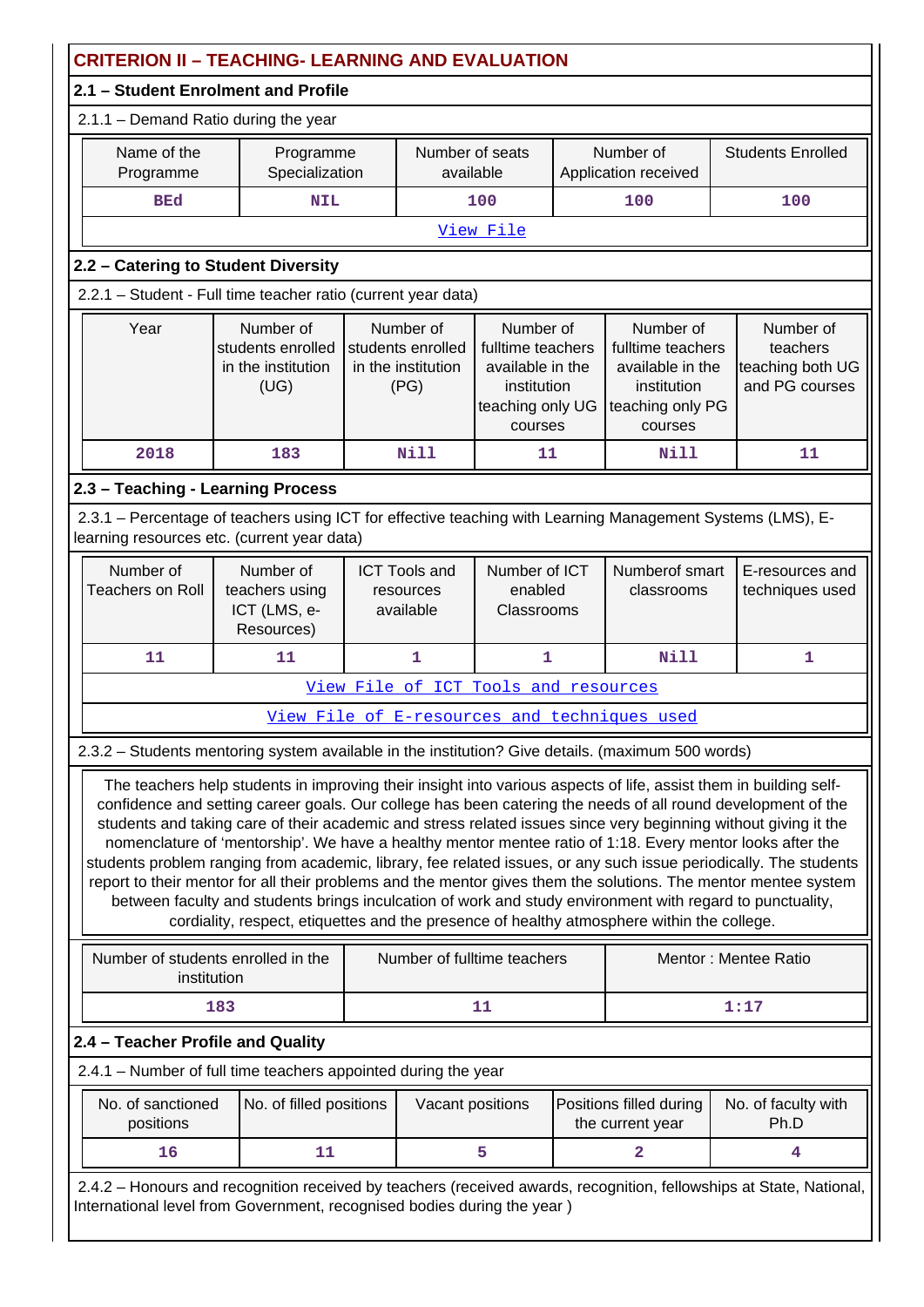|                                                                                                                     | Year of Award                                                                                                                                                                                                                                                                                                                                                                                                                                                                                                                                                                                                                                                                                                                                                                                                                                                                                                                                                                                                                                                                                                                                                                                                                                                                                                                                                                                                                                                                                                                                                                                                                                                                                                                                                                                                                                                                                                                                                                                                  | Name of full time teachers<br>Designation<br>receiving awards from<br>state level, national level,<br>international level |  | Name of the award,<br>fellowship, received from<br>Government or recognized<br>bodies |            |  |                                                                                 |  |  |
|---------------------------------------------------------------------------------------------------------------------|----------------------------------------------------------------------------------------------------------------------------------------------------------------------------------------------------------------------------------------------------------------------------------------------------------------------------------------------------------------------------------------------------------------------------------------------------------------------------------------------------------------------------------------------------------------------------------------------------------------------------------------------------------------------------------------------------------------------------------------------------------------------------------------------------------------------------------------------------------------------------------------------------------------------------------------------------------------------------------------------------------------------------------------------------------------------------------------------------------------------------------------------------------------------------------------------------------------------------------------------------------------------------------------------------------------------------------------------------------------------------------------------------------------------------------------------------------------------------------------------------------------------------------------------------------------------------------------------------------------------------------------------------------------------------------------------------------------------------------------------------------------------------------------------------------------------------------------------------------------------------------------------------------------------------------------------------------------------------------------------------------------|---------------------------------------------------------------------------------------------------------------------------|--|---------------------------------------------------------------------------------------|------------|--|---------------------------------------------------------------------------------|--|--|
|                                                                                                                     |                                                                                                                                                                                                                                                                                                                                                                                                                                                                                                                                                                                                                                                                                                                                                                                                                                                                                                                                                                                                                                                                                                                                                                                                                                                                                                                                                                                                                                                                                                                                                                                                                                                                                                                                                                                                                                                                                                                                                                                                                | No Data Entered/Not Applicable !!!                                                                                        |  |                                                                                       |            |  |                                                                                 |  |  |
|                                                                                                                     |                                                                                                                                                                                                                                                                                                                                                                                                                                                                                                                                                                                                                                                                                                                                                                                                                                                                                                                                                                                                                                                                                                                                                                                                                                                                                                                                                                                                                                                                                                                                                                                                                                                                                                                                                                                                                                                                                                                                                                                                                |                                                                                                                           |  | View File                                                                             |            |  |                                                                                 |  |  |
|                                                                                                                     | 2.5 - Evaluation Process and Reforms                                                                                                                                                                                                                                                                                                                                                                                                                                                                                                                                                                                                                                                                                                                                                                                                                                                                                                                                                                                                                                                                                                                                                                                                                                                                                                                                                                                                                                                                                                                                                                                                                                                                                                                                                                                                                                                                                                                                                                           |                                                                                                                           |  |                                                                                       |            |  |                                                                                 |  |  |
|                                                                                                                     | 2.5.1 – Number of days from the date of semester-end/ year- end examination till the declaration of results during<br>the year                                                                                                                                                                                                                                                                                                                                                                                                                                                                                                                                                                                                                                                                                                                                                                                                                                                                                                                                                                                                                                                                                                                                                                                                                                                                                                                                                                                                                                                                                                                                                                                                                                                                                                                                                                                                                                                                                 |                                                                                                                           |  |                                                                                       |            |  |                                                                                 |  |  |
| Last date of the last<br>Programme Name<br>Programme Code<br>Semester/year<br>semester-end/year-<br>end examination |                                                                                                                                                                                                                                                                                                                                                                                                                                                                                                                                                                                                                                                                                                                                                                                                                                                                                                                                                                                                                                                                                                                                                                                                                                                                                                                                                                                                                                                                                                                                                                                                                                                                                                                                                                                                                                                                                                                                                                                                                |                                                                                                                           |  |                                                                                       |            |  | Date of declaration of<br>results of semester-<br>end/ year- end<br>examination |  |  |
|                                                                                                                     | <b>BEd</b>                                                                                                                                                                                                                                                                                                                                                                                                                                                                                                                                                                                                                                                                                                                                                                                                                                                                                                                                                                                                                                                                                                                                                                                                                                                                                                                                                                                                                                                                                                                                                                                                                                                                                                                                                                                                                                                                                                                                                                                                     | 530                                                                                                                       |  | <b>YEAR</b>                                                                           | 15/06/2018 |  | 15/10/2018                                                                      |  |  |
|                                                                                                                     |                                                                                                                                                                                                                                                                                                                                                                                                                                                                                                                                                                                                                                                                                                                                                                                                                                                                                                                                                                                                                                                                                                                                                                                                                                                                                                                                                                                                                                                                                                                                                                                                                                                                                                                                                                                                                                                                                                                                                                                                                |                                                                                                                           |  | View File                                                                             |            |  |                                                                                 |  |  |
|                                                                                                                     |                                                                                                                                                                                                                                                                                                                                                                                                                                                                                                                                                                                                                                                                                                                                                                                                                                                                                                                                                                                                                                                                                                                                                                                                                                                                                                                                                                                                                                                                                                                                                                                                                                                                                                                                                                                                                                                                                                                                                                                                                |                                                                                                                           |  |                                                                                       |            |  |                                                                                 |  |  |
|                                                                                                                     | 2.5.2 – Reforms initiated on Continuous Internal Evaluation (CIE) system at the institutional level (250 words)<br>Quality education requires an effective teaching and learning environment both<br>inside and outside the classroom. Assessment of performance is an internal part<br>of teaching and learning process. i. In the beginning of every educational<br>session there is an orientation program which gives an insight of entire course<br>curriculum, question pattern etc. ii. Tests/ Assessments are conducted<br>periodically. iii. Students are advised and encouraged to solve previous years<br>question papers. iv. Remedial classes are conducted for students who score less<br>marks in assessments or those who are slow learners, so that they can become<br>competent enough to clear their exams and enhance their knowledge. Institution<br>also identify the fast learners and provide them all the academic and customize<br>assistance so can perform better in their respective area. The faculty members<br>also assist to the students and scholars by providing e-contents, e books,<br>extra notes, web links, websites, in their respective subjects and discipline.<br>We motivate our scholars specially the fast learners to participate in national<br>/ international seminar. v. Students who are absent on frequent basis,<br>communicated to respective parent through telephone regarding the same. vi.<br>Mentoring system is implemented in the college, so that students can approach<br>their mentors regarding any query related to the course curriculum. vii.<br>Multiple seminars, assignments and projects are conducted in every academic<br>session. viii. Assignment papers are provided to students before the final<br>examination. ix. These initiatives have helped the students to enhance their<br>performance levels on various aspects like understanding of subject matter,<br>writing skills and sharing of thoughts amongst each other. |                                                                                                                           |  |                                                                                       |            |  |                                                                                 |  |  |
|                                                                                                                     | 2.5.3 - Academic calendar prepared and adhered for conduct of Examination and other related matters (250<br>words)                                                                                                                                                                                                                                                                                                                                                                                                                                                                                                                                                                                                                                                                                                                                                                                                                                                                                                                                                                                                                                                                                                                                                                                                                                                                                                                                                                                                                                                                                                                                                                                                                                                                                                                                                                                                                                                                                             |                                                                                                                           |  |                                                                                       |            |  |                                                                                 |  |  |
|                                                                                                                     | Generally academic session starts from 1st July and ends in 30th June. As this<br>is a self-financed private college and affiliated to ChaudharyCharan Singh<br>University, Meerut, so before finalizing the academic calendar of the college,<br>the committee which makes the academic calendar goes through the university<br>academic calendar. i. The college academic calendar includes all the important<br>activities like-orientation programs, starting of classes, celebration of<br>important days, examination schedules, holidays, co-curricular activities etc.<br>ii. Once the academic calendar of the college is finalized, individual teacher<br>also prepare their course plan. iii. The college runs U.G. course. U.G. course<br>(B.Ed) is on annual basis and their exams dates are declared by the university.<br>Tentative dates are marked in the academic calendar. iv. The dates given in the                                                                                                                                                                                                                                                                                                                                                                                                                                                                                                                                                                                                                                                                                                                                                                                                                                                                                                                                                                                                                                                                                       |                                                                                                                           |  |                                                                                       |            |  |                                                                                 |  |  |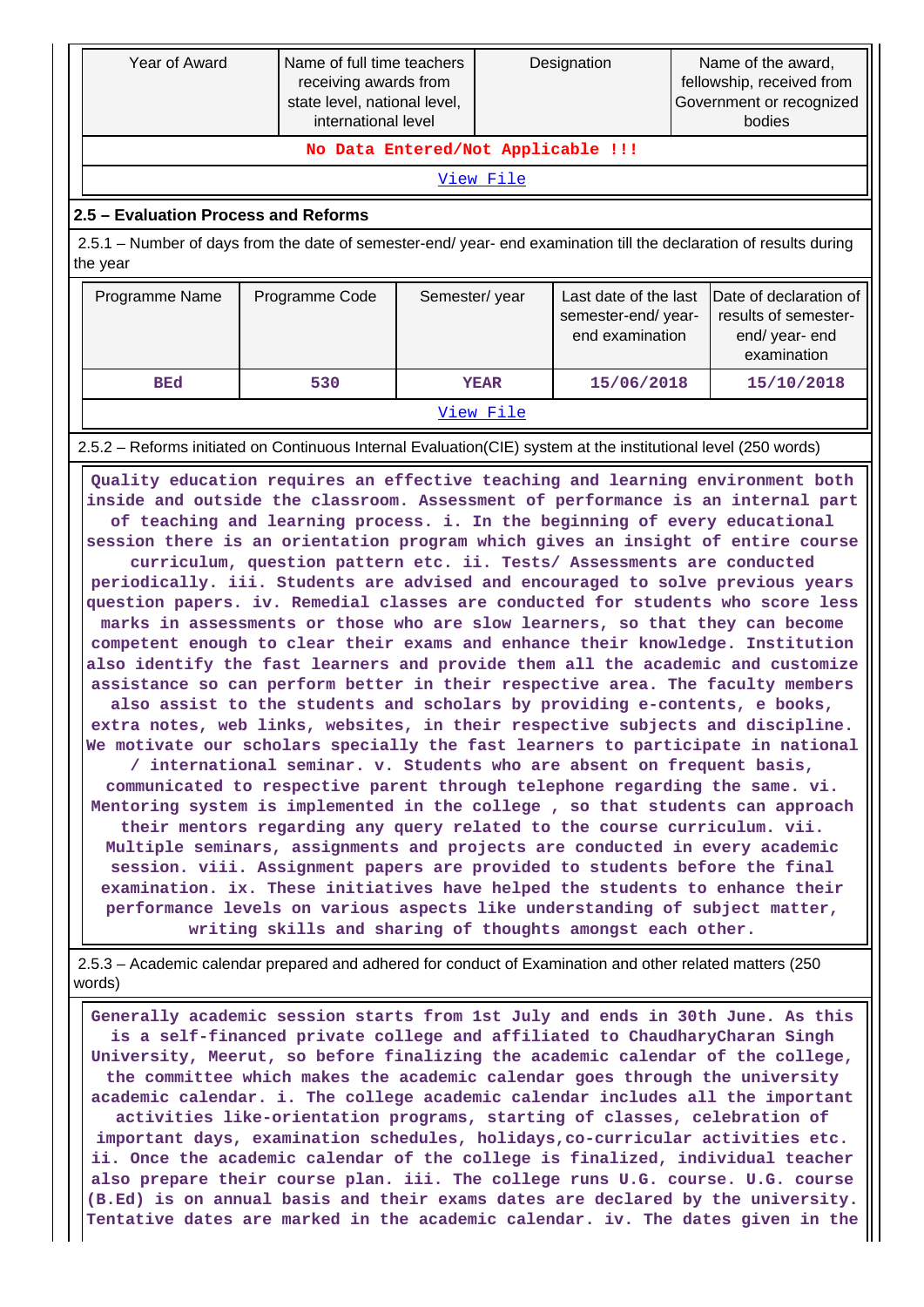**calendar may differ slightly due to unavoidable reasons. In that case students are informed by notices posted on notice board, Whatsapp groups and through teachers. The head of the institution monitors the academic calendar closely so that all the activities and exams are completed in time and as per the calendar.**

# **2.6 – Student Performance and Learning Outcomes**

 2.6.1 – Program outcomes, program specific outcomes and course outcomes for all programs offered by the institution are stated and displayed in website of the institution (to provide the weblink)

[http://iimtindia.net/NOIDA\\_SCIENCE\\_TECH/iqac.aspx](http://iimtindia.net/NOIDA_SCIENCE_TECH/iqac.aspx)

#### 2.6.2 – Pass percentage of students

| Programme<br>Code | Programme<br>Name | Programme<br>Specialization | Number of<br>students<br>appeared in the<br>final year<br>examination | Number of<br>students passed<br>in final year<br>examination | Pass Percentage |  |
|-------------------|-------------------|-----------------------------|-----------------------------------------------------------------------|--------------------------------------------------------------|-----------------|--|
| 530               | <b>BEd</b>        | <b>EDUCATION</b>            | 83                                                                    | 82                                                           | 98.79           |  |
| View File         |                   |                             |                                                                       |                                                              |                 |  |

# **2.7 – Student Satisfaction Survey**

 2.7.1 – Student Satisfaction Survey (SSS) on overall institutional performance (Institution may design the questionnaire) (results and details be provided as weblink)

[http://iimtindia.net/NOIDA\\_SCIENCE\\_TECH/iqac.aspx](http://iimtindia.net/NOIDA_SCIENCE_TECH/iqac.aspx) 

# **CRITERION III – RESEARCH, INNOVATIONS AND EXTENSION**

## **3.1 – Resource Mobilization for Research**

3.1.1 – Research funds sanctioned and received from various agencies, industry and other organisations

| Nature of the Project  | <b>Duration</b> | Name of the funding<br>agency | Total grant<br>sanctioned | Amount received<br>during the year |  |
|------------------------|-----------------|-------------------------------|---------------------------|------------------------------------|--|
| Any Other<br>(Specify) |                 |                               |                           |                                    |  |
| View File              |                 |                               |                           |                                    |  |

## **3.2 – Innovation Ecosystem**

 3.2.1 – Workshops/Seminars Conducted on Intellectual Property Rights (IPR) and Industry-Academia Innovative practices during the year

| Title of workshop/seminar                                                                                           |                 | Name of the Dept. |                        |                                    |  | Date          |          |
|---------------------------------------------------------------------------------------------------------------------|-----------------|-------------------|------------------------|------------------------------------|--|---------------|----------|
| Seminar on Intellectual<br>Property Rights                                                                          |                 |                   | B.Ed.                  |                                    |  | 14/09/2018    |          |
| 3.2.2 - Awards for Innovation won by Institution/Teachers/Research scholars/Students during the year                |                 |                   |                        |                                    |  |               |          |
| Title of the innovation                                                                                             | Name of Awardee |                   | <b>Awarding Agency</b> |                                    |  | Date of award | Category |
| No Data Entered/Not Applicable !!!                                                                                  |                 |                   |                        |                                    |  |               |          |
|                                                                                                                     |                 |                   |                        | View File                          |  |               |          |
| 3.2.3 - No. of Incubation centre created, start-ups incubated on campus during the year                             |                 |                   |                        |                                    |  |               |          |
| Name of the<br>Nature of Start-<br>Incubation<br>Name<br>Sponsered By<br>Date of<br>Center<br>Start-up<br><b>up</b> |                 |                   |                        |                                    |  | Commencement  |          |
|                                                                                                                     |                 |                   |                        | No Data Entered/Not Applicable !!! |  |               |          |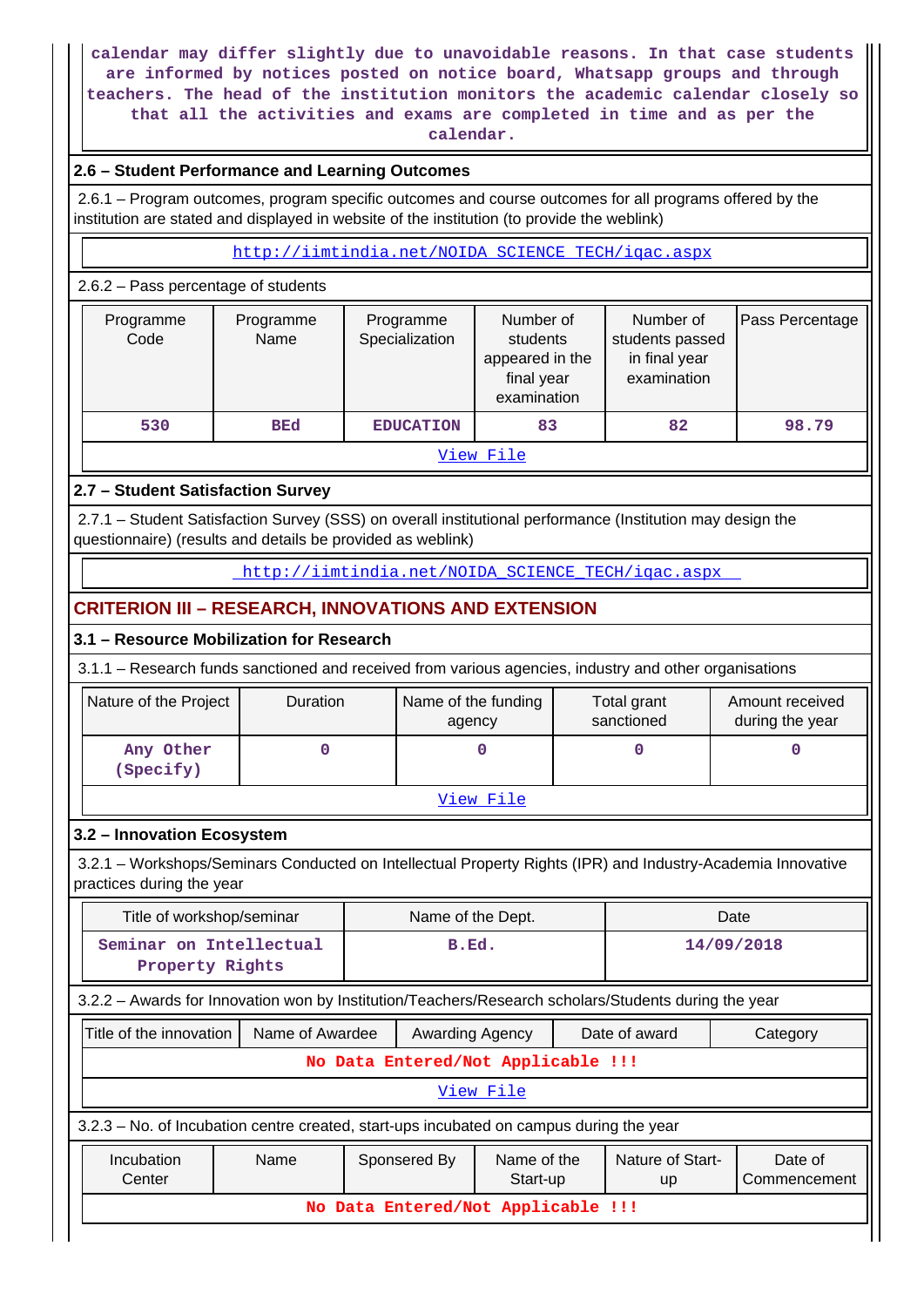|                                                                                                                                                                       |                        |               |                  |                        | View File   |                                    |                                                                    |               |                                                                    |
|-----------------------------------------------------------------------------------------------------------------------------------------------------------------------|------------------------|---------------|------------------|------------------------|-------------|------------------------------------|--------------------------------------------------------------------|---------------|--------------------------------------------------------------------|
| 3.3 - Research Publications and Awards                                                                                                                                |                        |               |                  |                        |             |                                    |                                                                    |               |                                                                    |
| 3.3.1 - Incentive to the teachers who receive recognition/awards                                                                                                      |                        |               |                  |                        |             |                                    |                                                                    |               |                                                                    |
|                                                                                                                                                                       | <b>State</b>           |               |                  | National               |             |                                    |                                                                    | International |                                                                    |
|                                                                                                                                                                       | 0                      |               |                  | 0                      |             |                                    |                                                                    | 0             |                                                                    |
| 3.3.2 - Ph. Ds awarded during the year (applicable for PG College, Research Center)                                                                                   |                        |               |                  |                        |             |                                    |                                                                    |               |                                                                    |
|                                                                                                                                                                       | Name of the Department |               |                  |                        |             |                                    | Number of PhD's Awarded                                            |               |                                                                    |
|                                                                                                                                                                       |                        | <b>NIL</b>    |                  |                        |             |                                    | Nill                                                               |               |                                                                    |
| 3.3.3 - Research Publications in the Journals notified on UGC website during the year                                                                                 |                        |               |                  |                        |             |                                    |                                                                    |               |                                                                    |
| <b>Type</b>                                                                                                                                                           |                        |               | Department       |                        |             | Number of Publication              |                                                                    |               | Average Impact Factor (if<br>any)                                  |
| National                                                                                                                                                              |                        |               | B.Ed.            |                        |             | 7                                  |                                                                    |               | $\mathbf 0$                                                        |
|                                                                                                                                                                       |                        |               |                  |                        | View File   |                                    |                                                                    |               |                                                                    |
| 3.3.4 - Books and Chapters in edited Volumes / Books published, and papers in National/International Conference<br>Proceedings per Teacher during the year            |                        |               |                  |                        |             |                                    |                                                                    |               |                                                                    |
|                                                                                                                                                                       |                        | Department    |                  |                        |             |                                    | Number of Publication                                              |               |                                                                    |
|                                                                                                                                                                       |                        | B.Ed.         |                  |                        |             |                                    | Nill                                                               |               |                                                                    |
|                                                                                                                                                                       |                        |               |                  |                        | View File   |                                    |                                                                    |               |                                                                    |
| 3.3.5 - Bibliometrics of the publications during the last Academic year based on average citation index in Scopus/<br>Web of Science or PubMed/ Indian Citation Index |                        |               |                  |                        |             |                                    |                                                                    |               |                                                                    |
| Title of the<br>Paper                                                                                                                                                 | Name of<br>Author      |               | Title of journal | Year of<br>publication |             | <b>Citation Index</b>              | Institutional<br>affiliation as<br>mentioned in<br>the publication |               | Number of<br>citations<br>excluding self<br>citation               |
|                                                                                                                                                                       |                        |               |                  |                        |             | No Data Entered/Not Applicable !!! |                                                                    |               |                                                                    |
|                                                                                                                                                                       |                        |               |                  |                        | View File   |                                    |                                                                    |               |                                                                    |
| 3.3.6 - h-Index of the Institutional Publications during the year. (based on Scopus/ Web of science)                                                                  |                        |               |                  |                        |             |                                    |                                                                    |               |                                                                    |
| Title of the<br>Paper                                                                                                                                                 | Name of<br>Author      |               | Title of journal | Year of<br>publication |             | h-index                            | Number of<br>citations<br>excluding self<br>citation               |               | Institutional<br>affiliation as<br>mentioned in<br>the publication |
|                                                                                                                                                                       |                        |               |                  |                        |             | No Data Entered/Not Applicable !!! |                                                                    |               |                                                                    |
|                                                                                                                                                                       |                        |               |                  |                        | View File   |                                    |                                                                    |               |                                                                    |
| 3.3.7 - Faculty participation in Seminars/Conferences and Symposia during the year:                                                                                   |                        |               |                  |                        |             |                                    |                                                                    |               |                                                                    |
| Number of Faculty                                                                                                                                                     |                        | International |                  | National               |             | <b>State</b>                       |                                                                    |               | Local                                                              |
| Attended/Semi<br>nars/Workshops                                                                                                                                       |                        | <b>Nill</b>   |                  |                        | 4           |                                    | <b>Nill</b>                                                        |               | <b>Nill</b>                                                        |
| Attended/Semi<br>nars/Workshops                                                                                                                                       |                        | <b>Nill</b>   |                  |                        | <b>Nill</b> |                                    | <b>Nill</b>                                                        |               | <b>Nill</b>                                                        |
| Resource                                                                                                                                                              |                        | <b>Nill</b>   |                  |                        | Nill        |                                    | <b>Nill</b>                                                        |               | <b>Nill</b>                                                        |
| persons                                                                                                                                                               |                        |               |                  |                        |             |                                    |                                                                    |               |                                                                    |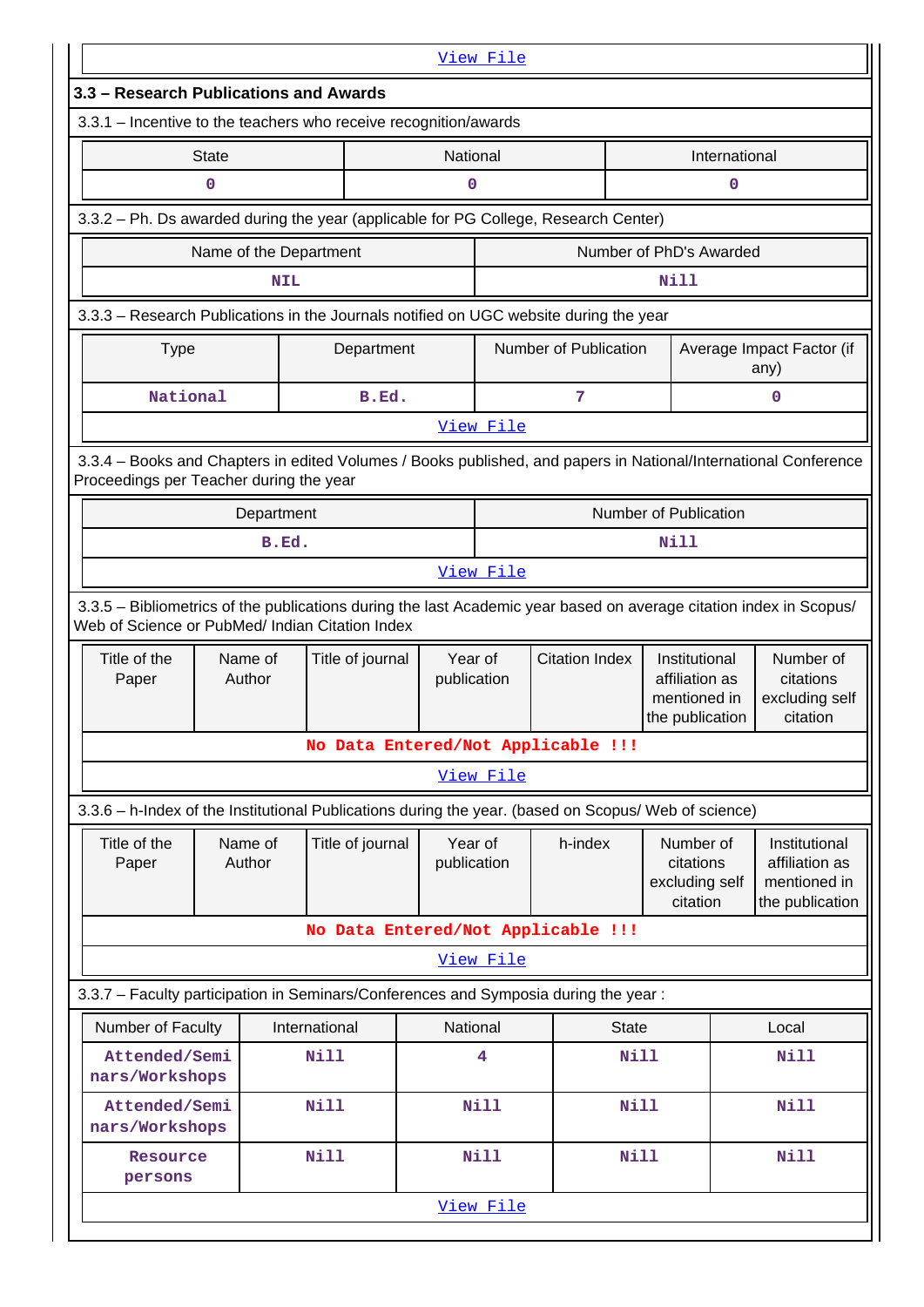# **3.4 – Extension Activities**

 3.4.1 – Number of extension and outreach programmes conducted in collaboration with industry, community and Non- Government Organisations through NSS/NCC/Red cross/Youth Red Cross (YRC) etc., during the year

| Title of the activities                                                                                                         | Organising unit/agency/<br>collaborating agency | Number of teachers<br>participated in such<br>activities | Number of students<br>participated in such<br>activities |  |  |  |  |  |
|---------------------------------------------------------------------------------------------------------------------------------|-------------------------------------------------|----------------------------------------------------------|----------------------------------------------------------|--|--|--|--|--|
| Road Safety<br>Awarteness Program                                                                                               | Noida Traffic<br>Police                         | 1                                                        | 45                                                       |  |  |  |  |  |
| women Safety<br>Awareness Program                                                                                               | Noida Police                                    | 1                                                        | 50                                                       |  |  |  |  |  |
| <b>Blood Donation</b><br>Camp                                                                                                   | Rotary Club GB<br>Nagar                         | 1                                                        | 50                                                       |  |  |  |  |  |
| Air Strike Day                                                                                                                  | IIMT Group of<br>Colleges                       | 1                                                        | 45                                                       |  |  |  |  |  |
| <b>INTERNATIONAL</b><br>YOGA DAY                                                                                                | <b>PATANJALI</b><br>YOGPEETH HARIDWAR           | 1                                                        | 50                                                       |  |  |  |  |  |
| <u>View File</u>                                                                                                                |                                                 |                                                          |                                                          |  |  |  |  |  |
| 3.4.2 – Awards and recognition received for extension activities from Government and other recognized bodies<br>during the year |                                                 |                                                          |                                                          |  |  |  |  |  |

| Name of the activity | Award/Recognition | <b>Awarding Bodies</b> | Number of students<br>Benefited |  |  |  |  |  |
|----------------------|-------------------|------------------------|---------------------------------|--|--|--|--|--|
| NIL                  | <b>NIL</b>        | <b>NIL</b>             | Nill                            |  |  |  |  |  |
| View File            |                   |                        |                                 |  |  |  |  |  |

 3.4.3 – Students participating in extension activities with Government Organisations, Non-Government Organisations and programmes such as Swachh Bharat, Aids Awareness, Gender Issue, etc. during the year

|                                                      | Name of the scheme   Organising unit/Agen<br>cy/collaborating<br>agency     | Name of the activity | Number of teachers<br>participated in such<br>activites | Number of students<br>participated in such<br>activites |
|------------------------------------------------------|-----------------------------------------------------------------------------|----------------------|---------------------------------------------------------|---------------------------------------------------------|
| <b>NOIDA</b><br><b>SANSKRITI</b><br><b>MAHOTSAVA</b> | <b>FOUNDATION</b><br>FOR KRISHNA<br><b>KALA EDUCATION</b><br><b>SOCIETY</b> | <b>SKIT</b>          |                                                         | 25                                                      |

[View File](https://assessmentonline.naac.gov.in/public/Postacc/Students_in_extension/4536_Students_in_extension_1584616280.xlsx)

# **3.5 – Collaborations**

3.5.1 – Number of Collaborative activities for research, faculty exchange, student exchange during the year

| Nature of activity | Participant | Source of financial support | <b>Duration</b> |
|--------------------|-------------|-----------------------------|-----------------|
| NIL                |             | 00                          |                 |
|                    |             | View File                   |                 |

 3.5.2 – Linkages with institutions/industries for internship, on-the- job training, project work, sharing of research facilities etc. during the year

| Nature of linkage | Title of the<br>linkage | Name of the<br>partnering<br>institution/<br>industry | Duration From | Duration To | Participant |
|-------------------|-------------------------|-------------------------------------------------------|---------------|-------------|-------------|
|                   |                         | /research lab                                         |               |             |             |
|                   |                         | with contact                                          |               |             |             |
|                   |                         | details                                               |               |             |             |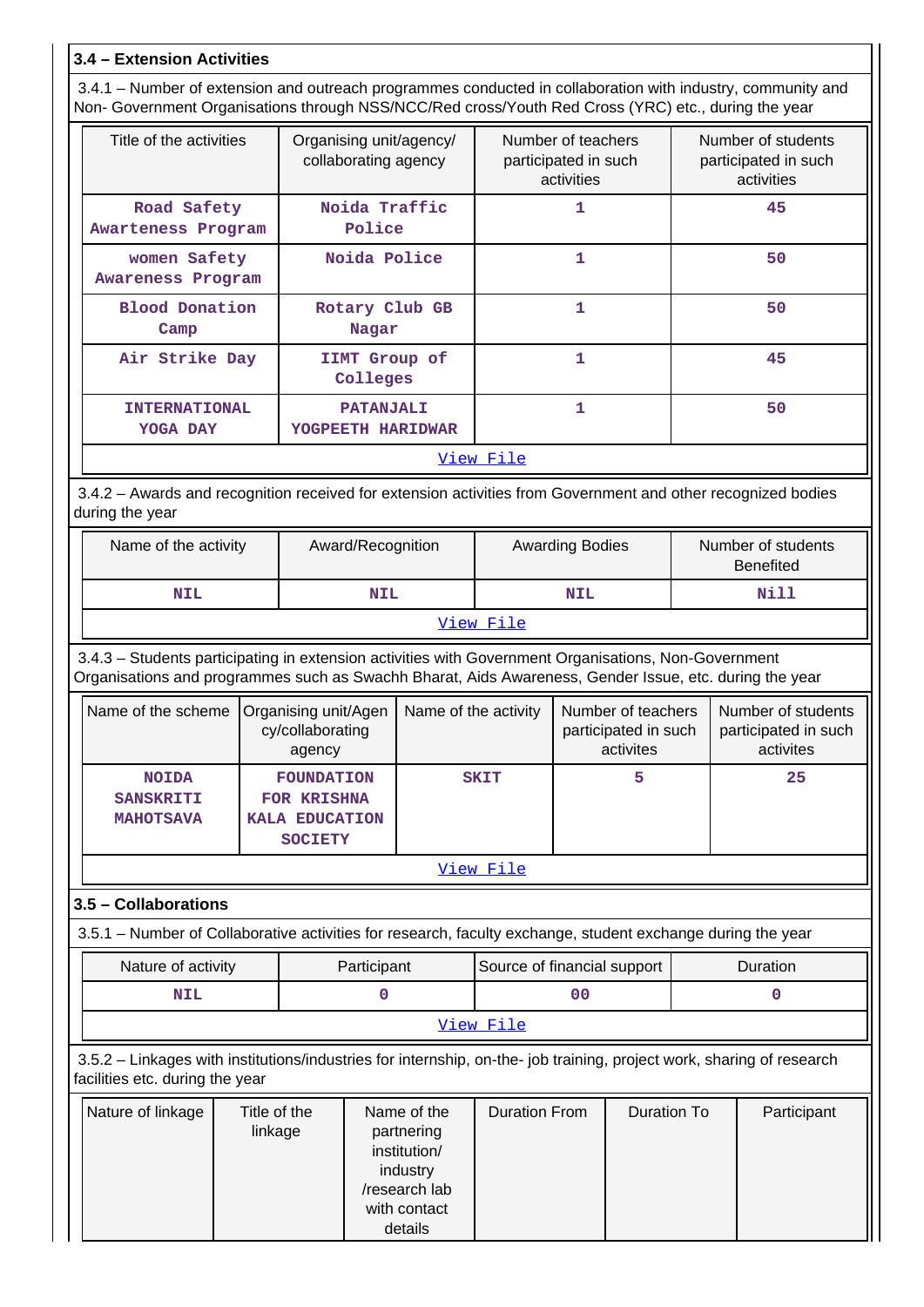| Internship<br>and Teaching<br>Practice                                                      | ion for<br>practice                                             | Collaborat<br>internship<br>and teaching | AmiChand<br>Inter<br>College<br><b>Kasna</b> | 02/07/2018                                                                                                             |          | 29/06/2019                                                | 20 |  |
|---------------------------------------------------------------------------------------------|-----------------------------------------------------------------|------------------------------------------|----------------------------------------------|------------------------------------------------------------------------------------------------------------------------|----------|-----------------------------------------------------------|----|--|
| Internship<br>and Teaching<br>Practice                                                      | Collaborat<br>ion for<br>internship<br>and teaching<br>practice |                                          | Vidya<br>Public<br>School<br>Surajpur        | 02/07/2018                                                                                                             |          | 29/06/2019                                                | 40 |  |
| Internship<br>and Teaching<br>Practice                                                      | ion for<br>practice                                             | Collaborat<br>internship<br>and teaching | Gyandeep<br>Public<br>School<br>Surajpur     | 02/07/2018                                                                                                             |          | 29/06/2019                                                | 40 |  |
|                                                                                             |                                                                 |                                          |                                              | View File                                                                                                              |          |                                                           |    |  |
| houses etc. during the year                                                                 |                                                                 |                                          |                                              | 3.5.3 - MoUs signed with institutions of national, international importance, other universities, industries, corporate |          |                                                           |    |  |
| Organisation                                                                                |                                                                 |                                          | Date of MoU signed                           | Purpose/Activities                                                                                                     |          | Number of<br>students/teachers<br>participated under MoUs |    |  |
| <b>GYAN DEEP PUBLIC</b><br><b>SCHOOL SURAJPUR</b>                                           |                                                                 |                                          | 16/07/2018                                   | <b>INTERNSHIP</b>                                                                                                      |          |                                                           | 15 |  |
| Vidya Public<br>School Surajpur                                                             |                                                                 |                                          | 26/07/2018                                   | <b>INTERNSHIP</b>                                                                                                      |          | 5                                                         |    |  |
| M.B.S.<br><b>INTERNATIONAL</b>                                                              |                                                                 |                                          | 20/08/2018                                   | <b>TEACHING PRACTICE</b>                                                                                               |          |                                                           | 70 |  |
|                                                                                             |                                                                 |                                          |                                              | View File                                                                                                              |          |                                                           |    |  |
| <b>CRITERION IV - INFRASTRUCTURE AND LEARNING RESOURCES</b>                                 |                                                                 |                                          |                                              |                                                                                                                        |          |                                                           |    |  |
| 4.1 - Physical Facilities                                                                   |                                                                 |                                          |                                              |                                                                                                                        |          |                                                           |    |  |
| 4.1.1 - Budget allocation, excluding salary for infrastructure augmentation during the year |                                                                 |                                          |                                              |                                                                                                                        |          |                                                           |    |  |
| Budget allocated for infrastructure augmentation                                            |                                                                 |                                          |                                              | Budget utilized for infrastructure development                                                                         |          |                                                           |    |  |
|                                                                                             |                                                                 | 0                                        |                                              |                                                                                                                        |          | $\pmb{0}$                                                 |    |  |
| 4.1.2 - Details of augmentation in infrastructure facilities during the year                |                                                                 |                                          |                                              |                                                                                                                        |          |                                                           |    |  |
|                                                                                             | <b>Facilities</b>                                               |                                          |                                              |                                                                                                                        |          | <b>Existing or Newly Added</b>                            |    |  |
| during the year (rs. in lakhs)                                                              |                                                                 |                                          | Value of the equipment purchased             | Existing                                                                                                               |          |                                                           |    |  |
|                                                                                             |                                                                 |                                          | Seminar halls with ICT facilities            |                                                                                                                        |          | Existing                                                  |    |  |
| Classrooms with LCD facilities                                                              |                                                                 |                                          |                                              |                                                                                                                        | Existing |                                                           |    |  |
|                                                                                             | Seminar Halls                                                   |                                          |                                              |                                                                                                                        |          | Existing                                                  |    |  |
|                                                                                             | Laboratories                                                    |                                          |                                              |                                                                                                                        |          | Existing                                                  |    |  |
|                                                                                             |                                                                 | Class rooms                              |                                              |                                                                                                                        |          | Existing                                                  |    |  |
|                                                                                             |                                                                 | Campus Area                              |                                              |                                                                                                                        |          | Existing                                                  |    |  |
|                                                                                             |                                                                 |                                          |                                              | No file uploaded.                                                                                                      |          |                                                           |    |  |
| 4.2 - Library as a Learning Resource                                                        |                                                                 |                                          |                                              |                                                                                                                        |          |                                                           |    |  |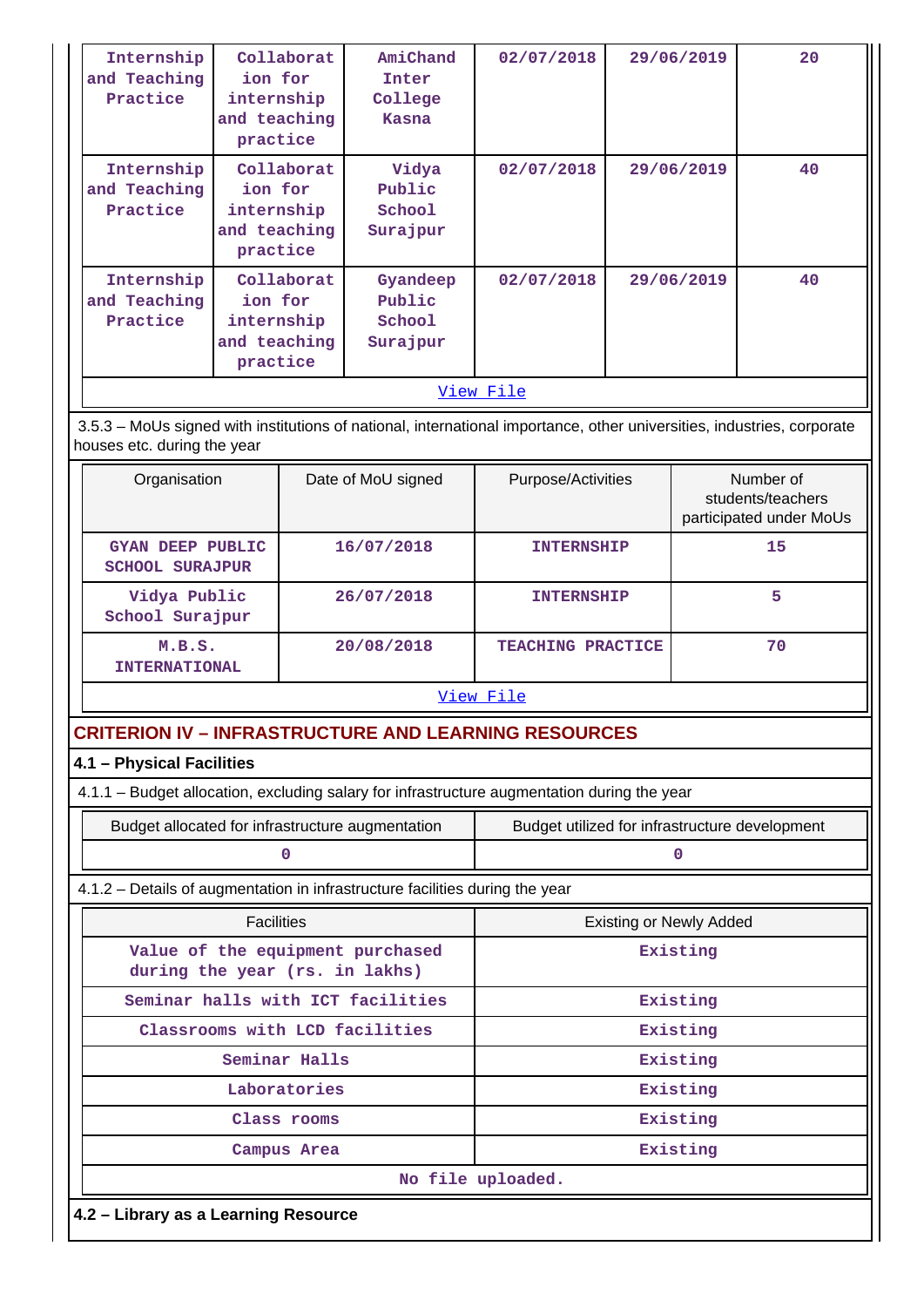| 4.2.1 - Library is automated {Integrated Library Management System (ILMS)}                                                                                                                                                                              |                                                                             |                 |          |                    |                            |                     |                                          |                 |                                                   |         |               |
|---------------------------------------------------------------------------------------------------------------------------------------------------------------------------------------------------------------------------------------------------------|-----------------------------------------------------------------------------|-----------------|----------|--------------------|----------------------------|---------------------|------------------------------------------|-----------------|---------------------------------------------------|---------|---------------|
|                                                                                                                                                                                                                                                         | Name of the ILMS<br>Nature of automation (fully<br>software<br>or patially) |                 |          |                    |                            | Version             |                                          |                 | Year of automation                                |         |               |
|                                                                                                                                                                                                                                                         | <b>KOHA</b>                                                                 |                 |          | Fully              |                            |                     | 16.11                                    |                 |                                                   | 2017    |               |
|                                                                                                                                                                                                                                                         | 4.2.2 - Library Services                                                    |                 |          |                    |                            |                     |                                          |                 |                                                   |         |               |
| Library<br>Service Type                                                                                                                                                                                                                                 |                                                                             |                 | Existing |                    |                            | Newly Added         |                                          |                 | Total                                             |         |               |
| Text<br><b>Books</b>                                                                                                                                                                                                                                    |                                                                             | 7922            |          | <b>Nill</b>        |                            | <b>Nill</b>         | Nill                                     |                 | 7922                                              |         | <b>Nill</b>   |
| Reference<br><b>Books</b>                                                                                                                                                                                                                               |                                                                             | 269             |          | <b>Nill</b>        |                            | <b>Nill</b>         | <b>Nill</b>                              |                 | 269                                               |         | <b>Nill</b>   |
| e-Books                                                                                                                                                                                                                                                 |                                                                             | 1000            |          | <b>Nill</b>        |                            | <b>Nill</b>         | Nill                                     |                 | 1000                                              |         | Nill          |
| Journals                                                                                                                                                                                                                                                |                                                                             | Nill            |          | <b>Nill</b>        |                            | Nill                | Nill                                     |                 | Nill                                              |         | <b>Nill</b>   |
| $e-$<br>Journals                                                                                                                                                                                                                                        |                                                                             | 200             |          | <b>Nill</b>        |                            | <b>Nill</b>         | <b>Nill</b>                              |                 | 200                                               |         | <b>Nill</b>   |
| Digital<br>Database                                                                                                                                                                                                                                     |                                                                             | <b>Nill</b>     |          | <b>Nill</b>        |                            | <b>Nill</b>         | <b>Nill</b>                              |                 | Nill                                              |         | <b>Nill</b>   |
| CD &<br>Video                                                                                                                                                                                                                                           |                                                                             | 50              |          | <b>Nill</b>        |                            | <b>Nill</b>         | <b>Nill</b>                              |                 | 50                                                |         | <b>Nill</b>   |
| Library<br>Automation                                                                                                                                                                                                                                   |                                                                             | $\mathbf{1}$    |          | <b>Nill</b>        |                            | <b>Nill</b>         | Nill                                     |                 | $\mathbf 1$                                       |         | <b>Nill</b>   |
| Weeding<br>(hard &<br>soft)                                                                                                                                                                                                                             |                                                                             | <b>Nill</b>     |          | <b>Nill</b>        |                            | <b>Nill</b>         | <b>Nill</b>                              |                 | Nill                                              |         | Nill          |
| Others(s<br>pecify)                                                                                                                                                                                                                                     |                                                                             | <b>Nill</b>     |          | Nill               |                            | <b>Nill</b>         | <b>Nill</b>                              |                 | <b>Nill</b>                                       |         | <b>Nill</b>   |
|                                                                                                                                                                                                                                                         |                                                                             |                 |          |                    |                            | View File           |                                          |                 |                                                   |         |               |
| 4.2.3 - E-content developed by teachers such as: e-PG- Pathshala, CEC (under e-PG- Pathshala CEC (Under<br>Graduate) SWAYAM other MOOCs platform NPTEL/NMEICT/any other Government initiatives & institutional<br>(Learning Management System (LMS) etc |                                                                             |                 |          |                    |                            |                     |                                          |                 |                                                   |         |               |
|                                                                                                                                                                                                                                                         | Name of the Teacher                                                         |                 |          | Name of the Module |                            |                     | Platform on which module<br>is developed |                 | Date of launching e-                              | content |               |
|                                                                                                                                                                                                                                                         |                                                                             |                 |          |                    |                            |                     | No Data Entered/Not Applicable !!!       |                 |                                                   |         |               |
|                                                                                                                                                                                                                                                         |                                                                             |                 |          |                    |                            | View File           |                                          |                 |                                                   |         |               |
| 4.3 - IT Infrastructure                                                                                                                                                                                                                                 |                                                                             |                 |          |                    |                            |                     |                                          |                 |                                                   |         |               |
| 4.3.1 - Technology Upgradation (overall)                                                                                                                                                                                                                |                                                                             |                 |          |                    |                            |                     |                                          |                 |                                                   |         |               |
| <b>Type</b>                                                                                                                                                                                                                                             | <b>Total Co</b><br>mputers                                                  | Computer<br>Lab |          | Internet           | <b>Browsing</b><br>centers | Computer<br>Centers | Office                                   | Departme<br>nts | Available<br><b>Bandwidt</b><br>h (MBPS/<br>GBPS) |         | <b>Others</b> |
| Existin<br>g                                                                                                                                                                                                                                            | 57                                                                          | 52              |          | $\mathbf 0$        | $\mathbf 0$                | $\mathbf 0$         | $\overline{3}$                           | $\mathbf{1}$    | 70                                                |         | $\mathbf 1$   |
| Added                                                                                                                                                                                                                                                   | $\mathbf 0$                                                                 | $\mathbf{O}$    |          | $\mathbf 0$        | $\mathbf 0$                | $\mathbf{0}$        | $\mathbf 0$                              | $\mathbf{0}$    | $\mathbf{0}$                                      |         | $\mathbf 0$   |
| Total                                                                                                                                                                                                                                                   | 57                                                                          | 52              |          | $\mathbf 0$        | $\mathbf 0$                | $\mathbf 0$         | 3                                        | 1               | 70                                                |         | 1             |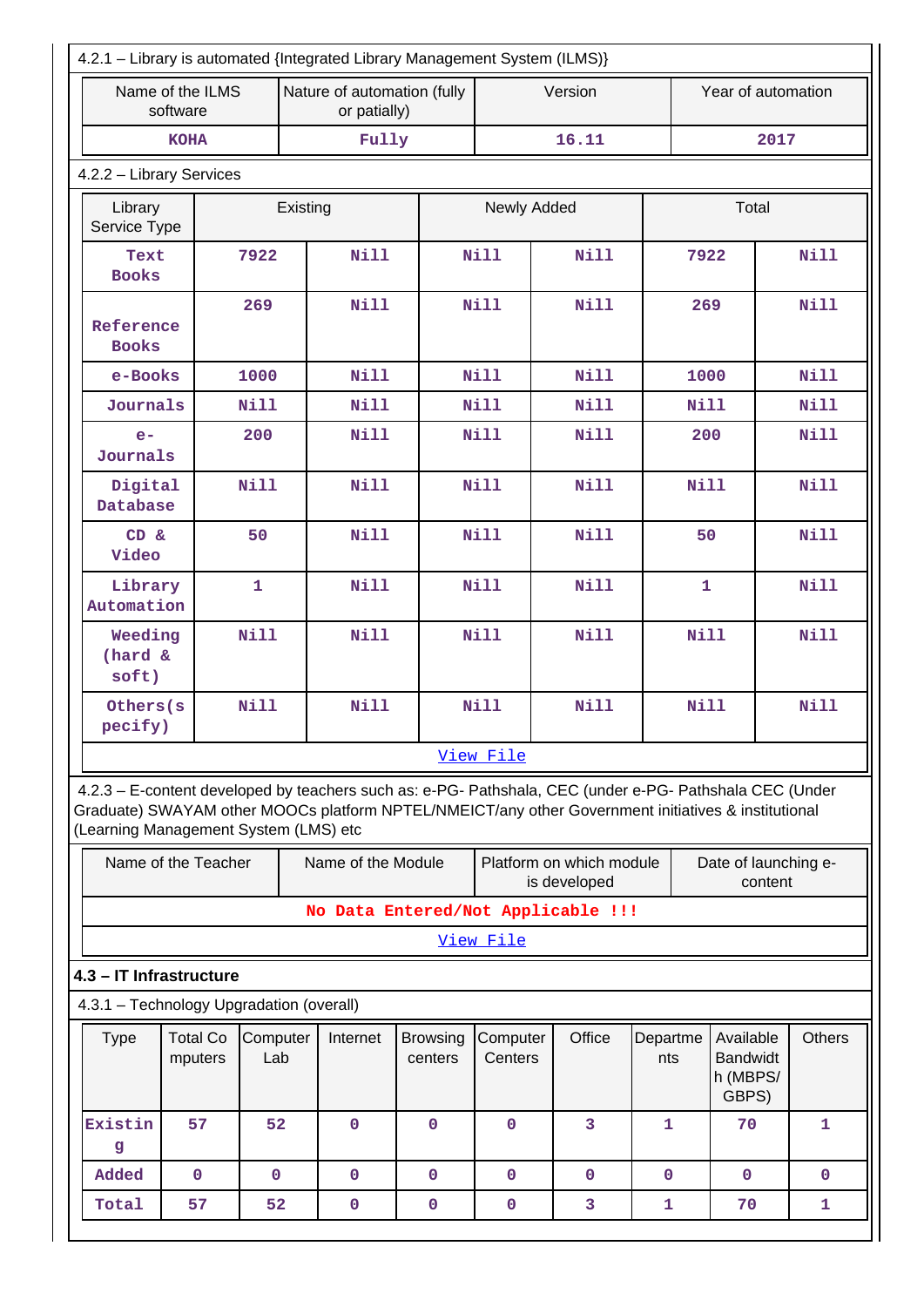4.3.2 – Bandwidth available of internet connection in the Institution (Leased line)

**70 MBPS/ GBPS**

4.3.3 – Facility for e-content

Name of the e-content development facility Frovide the link of the videos and media centre and recording facility

**No Data Entered/Not Applicable !!!**

## **4.4 – Maintenance of Campus Infrastructure**

 4.4.1 – Expenditure incurred on maintenance of physical facilities and academic support facilities, excluding salary component, during the year

| Assigned Budget on<br>academic facilities | Expenditure incurred on<br>maintenance of academic<br>facilities | Assigned budget on<br>physical facilities | Expenditure incurredon<br>maintenance of physical<br>facilites |
|-------------------------------------------|------------------------------------------------------------------|-------------------------------------------|----------------------------------------------------------------|
| 45000                                     | 31382                                                            | 700000                                    | 618488                                                         |

 4.4.2 – Procedures and policies for maintaining and utilizing physical, academic and support facilities - laboratory, library, sports complex, computers, classrooms etc. (maximum 500 words) (information to be available in institutional Website, provide link)

 **The college has a robust mechanism for the upkeep and management of its infrastructure and facilities. An admin.Officer oversees all maintenance activities and liaises with the Administration Department for management, maintenance and repair of all physical infrastructure. The college has its own staff of gardeners to take care of all horticultural spaces in the campus. The library is digitised and all books are managed using bar codes and an online inventory catalogue for the tracking available books and reserving them is available for all. Internet facility is provided in the library and students can access the facility for available e-resources and other web based information. The library is under CCTV surveillance. It also has AC in the reading rooms and working area with power backup facility. The computer laboratory and science laboratory have their own lab staff who keep a check on the facility and its usage. The list of requirements like equipments, glasswares, chemicals etc. are prepared in the college office for approval. Principal gives approval for requirements depending upon the budget and on a priority basis. All the classrooms (4 nos.) are equipped with visual aids to supplement the teaching –learning process. Seminars, workshops, lecture sessions are also conducted in these rooms. Water coolers with R.O. facility for safe drinking water are available in the college campus for everyone. Any intentional or unintentional damage caused by the students is taken strictly by the College Authorities and the students are required to make good all intentional damage caused by them. The Campus Code of Conduct sensitizes the students towards taking care of the college and its infrastructure. The college strongly believes in the importance of conserving and managing the excellent infrastructure it has for the benefit of the current and future students and staff members.**

[http://iimtindia.net/NOIDA\\_SCIENCE\\_TECH/policy.aspx](http://iimtindia.net/NOIDA_SCIENCE_TECH/policy.aspx)

# **CRITERION V – STUDENT SUPPORT AND PROGRESSION**

## **5.1 – Student Support**

5.1.1 – Scholarships and Financial Support

|                                       | Name/Title of the scheme | Number of students | <b>Amount in Rupees</b> |
|---------------------------------------|--------------------------|--------------------|-------------------------|
| Financial Support<br>from institution | STUDENT WELFARE          | 88                 | 1093000                 |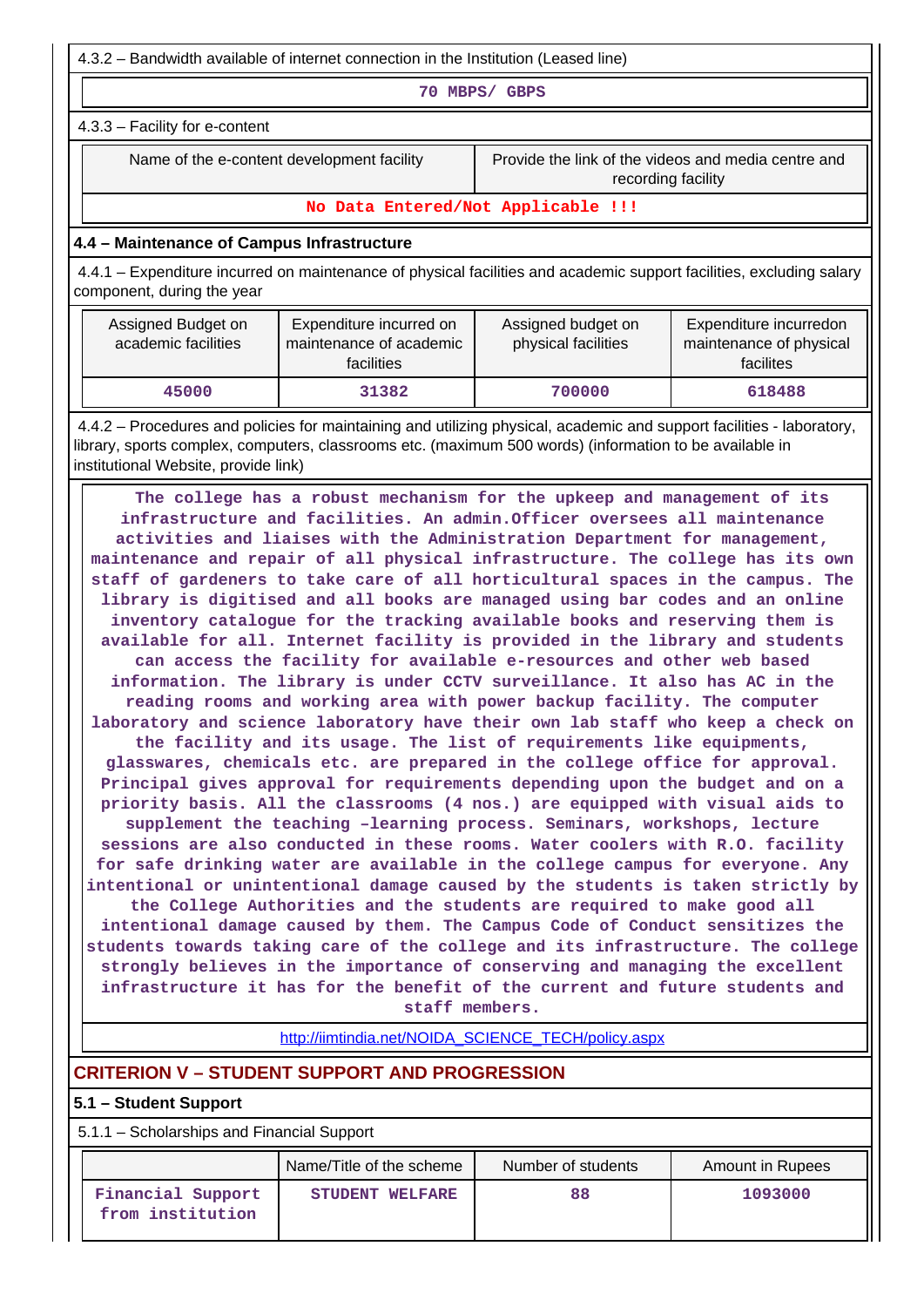| Financial Support<br>from Other Sources                                                                                                                                                                         |                                                             |                                                                                                           |                                                                             |                                                              |                                                |  |  |
|-----------------------------------------------------------------------------------------------------------------------------------------------------------------------------------------------------------------|-------------------------------------------------------------|-----------------------------------------------------------------------------------------------------------|-----------------------------------------------------------------------------|--------------------------------------------------------------|------------------------------------------------|--|--|
| a) National                                                                                                                                                                                                     |                                                             | <b>UP SCHOLARSHIP</b>                                                                                     | 22                                                                          |                                                              | 756865                                         |  |  |
| b) International                                                                                                                                                                                                |                                                             | <b>NIL</b>                                                                                                | <b>Nill</b>                                                                 |                                                              | 0                                              |  |  |
| View File                                                                                                                                                                                                       |                                                             |                                                                                                           |                                                                             |                                                              |                                                |  |  |
| 5.1.2 - Number of capability enhancement and development schemes such as Soft skill development, Remedial<br>coaching, Language lab, Bridge courses, Yoga, Meditation, Personal Counselling and Mentoring etc., |                                                             |                                                                                                           |                                                                             |                                                              |                                                |  |  |
| Name of the capability<br>enhancement scheme                                                                                                                                                                    |                                                             | Date of implemetation                                                                                     | Number of students<br>enrolled                                              | Agencies involved                                            |                                                |  |  |
| YOGA MEDITATION                                                                                                                                                                                                 |                                                             | 02/07/2018                                                                                                | 100                                                                         |                                                              | <b>INTERNAL</b>                                |  |  |
|                                                                                                                                                                                                                 |                                                             |                                                                                                           | View File                                                                   |                                                              |                                                |  |  |
| institution during the year                                                                                                                                                                                     |                                                             | 5.1.3 - Students benefited by guidance for competitive examinations and career counselling offered by the |                                                                             |                                                              |                                                |  |  |
| Year                                                                                                                                                                                                            | Name of the<br>scheme                                       | Number of<br>benefited<br>students for<br>competitive<br>examination                                      | Number of<br>benefited<br>students by<br>career<br>counseling<br>activities | Number of<br>students who<br>have passedin<br>the comp. exam | Number of<br>studentsp placed                  |  |  |
| 2019                                                                                                                                                                                                            | <b>CAREER</b><br><b>COUNSELLING</b>                         | 100                                                                                                       | 100                                                                         | 17                                                           | 35                                             |  |  |
|                                                                                                                                                                                                                 |                                                             |                                                                                                           | View File                                                                   |                                                              |                                                |  |  |
| 5.1.4 - Institutional mechanism for transparency, timely redressal of student grievances, Prevention of sexual<br>harassment and ragging cases during the year                                                  | Total grievances received                                   | Number of grievances redressed                                                                            |                                                                             |                                                              | Avg. number of days for grievance<br>redressal |  |  |
|                                                                                                                                                                                                                 | 2                                                           |                                                                                                           | 2                                                                           |                                                              | 1                                              |  |  |
| 5.2 - Student Progression                                                                                                                                                                                       |                                                             |                                                                                                           |                                                                             |                                                              |                                                |  |  |
| 5.2.1 - Details of campus placement during the year                                                                                                                                                             |                                                             |                                                                                                           |                                                                             |                                                              |                                                |  |  |
|                                                                                                                                                                                                                 | On campus                                                   |                                                                                                           |                                                                             | Off campus                                                   |                                                |  |  |
| Nameof<br>organizations<br>visited                                                                                                                                                                              | Number of<br>students<br>participated                       | Number of<br>stduents placed                                                                              | Nameof<br>organizations<br>visited                                          | Number of<br>students<br>participated                        | Number of<br>stduents placed                   |  |  |
| <b>NIL</b>                                                                                                                                                                                                      | Nill                                                        | Nill                                                                                                      | <b>PRAGYAN</b><br><b>SCHOOL</b><br><b>GREATER</b><br><b>NOIDA</b>           | 15                                                           | $\overline{\mathbf{2}}$                        |  |  |
|                                                                                                                                                                                                                 |                                                             |                                                                                                           | View File                                                                   |                                                              |                                                |  |  |
|                                                                                                                                                                                                                 |                                                             | 5.2.2 - Student progression to higher education in percentage during the year                             |                                                                             |                                                              |                                                |  |  |
| Year                                                                                                                                                                                                            | Number of<br>students<br>enrolling into<br>higher education | Programme<br>graduated from                                                                               | Depratment<br>graduated from                                                | Name of<br>institution joined                                | Name of<br>programme<br>admitted to            |  |  |
| 2018                                                                                                                                                                                                            |                                                             |                                                                                                           | Hindi                                                                       | Delhi                                                        | Ph.D.                                          |  |  |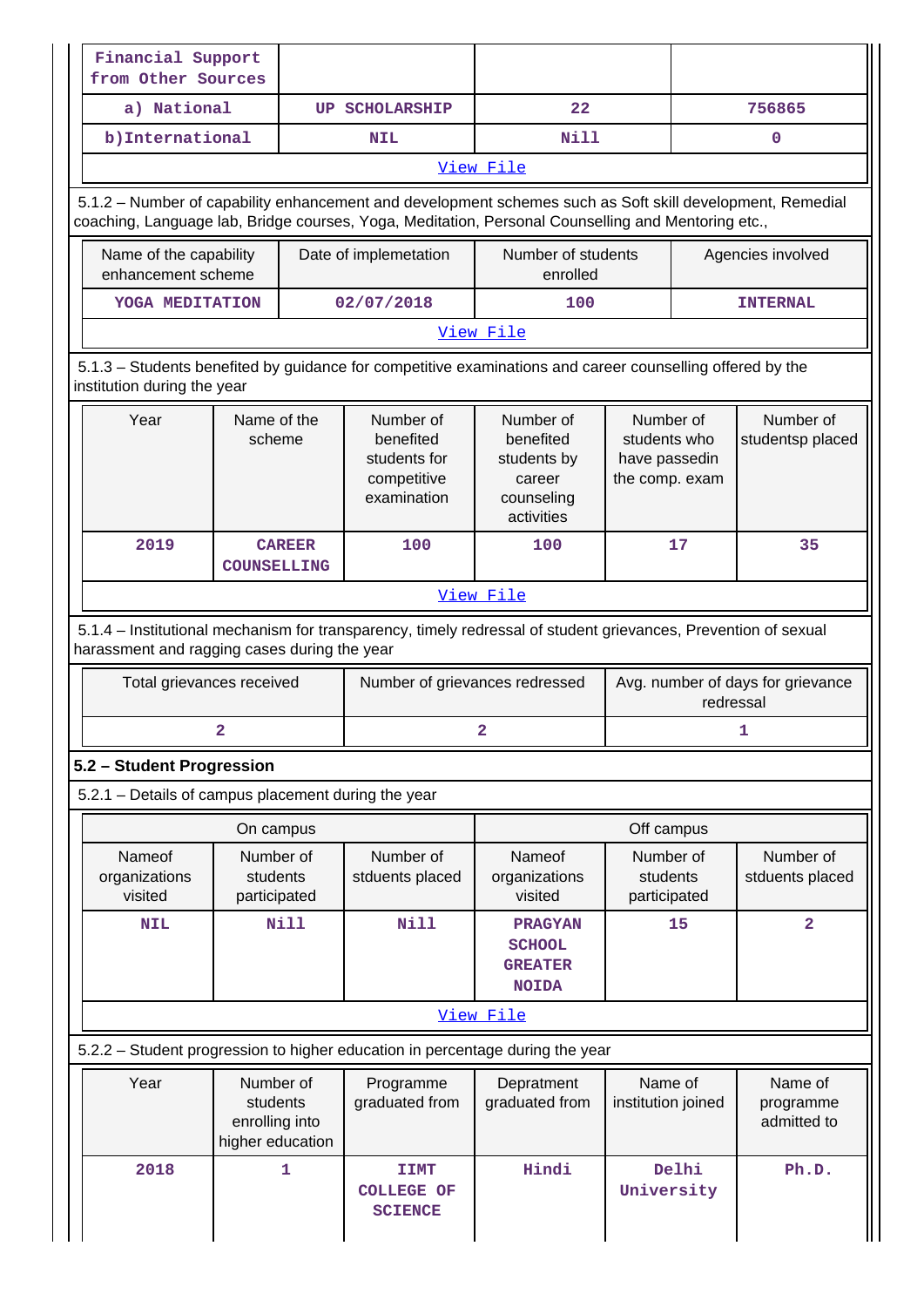|                                                                                                          | <b>TECHNOLOGY</b>                                                                                                                                                                      |                  |                                         |    |  |  |  |  |
|----------------------------------------------------------------------------------------------------------|----------------------------------------------------------------------------------------------------------------------------------------------------------------------------------------|------------------|-----------------------------------------|----|--|--|--|--|
|                                                                                                          | View File                                                                                                                                                                              |                  |                                         |    |  |  |  |  |
|                                                                                                          | 5.2.3 - Students qualifying in state/ national/ international level examinations during the year<br>(eg:NET/SET/SLET/GATE/GMAT/CAT/GRE/TOFEL/Civil Services/State Government Services) |                  |                                         |    |  |  |  |  |
| Items                                                                                                    |                                                                                                                                                                                        |                  | Number of students selected/ qualifying |    |  |  |  |  |
| <b>NET</b>                                                                                               |                                                                                                                                                                                        |                  | 4                                       |    |  |  |  |  |
| Any Other                                                                                                |                                                                                                                                                                                        |                  | 38                                      |    |  |  |  |  |
| Any Other                                                                                                |                                                                                                                                                                                        |                  | 1                                       |    |  |  |  |  |
|                                                                                                          |                                                                                                                                                                                        | View File        |                                         |    |  |  |  |  |
| 5.2.4 – Sports and cultural activities / competitions organised at the institution level during the year |                                                                                                                                                                                        |                  |                                         |    |  |  |  |  |
| Activity                                                                                                 | Level                                                                                                                                                                                  |                  | <b>Number of Participants</b>           |    |  |  |  |  |
| <b>CAROM BOARD</b>                                                                                       |                                                                                                                                                                                        | AT COLLEGE LEVEL |                                         | 8  |  |  |  |  |
| TUG OF WAR                                                                                               |                                                                                                                                                                                        | AT COLLEGE LEVEL |                                         | 40 |  |  |  |  |
| <b>MUSICAL CHAIR</b>                                                                                     |                                                                                                                                                                                        | AT COLLEGE LEVEL |                                         | 15 |  |  |  |  |
| <b>LEMON RACE</b>                                                                                        |                                                                                                                                                                                        | AT COLLEGE LEVEL |                                         | 12 |  |  |  |  |
| 100 Mtr. RACE                                                                                            |                                                                                                                                                                                        | AT COLLEGE LEVEL |                                         | 10 |  |  |  |  |
|                                                                                                          |                                                                                                                                                                                        | View File        |                                         |    |  |  |  |  |
|                                                                                                          | 5.3 - Student Participation and Activities                                                                                                                                             |                  |                                         |    |  |  |  |  |
|                                                                                                          | 5.3.1 - Number of awards/medals for outstanding performance in sports/cultural activities at national/international<br>level (award for a team event should be counted as one)         |                  |                                         |    |  |  |  |  |

| Year      | Name of the<br>award/medal | National/<br>Internaional | Number of<br>awards for<br><b>Sports</b> | Number of<br>awards for<br>Cultural | Student ID<br>number | Name of the<br>student |
|-----------|----------------------------|---------------------------|------------------------------------------|-------------------------------------|----------------------|------------------------|
| 2018      | <b>NIL</b>                 | National                  | Nill                                     | Nill                                |                      | <b>NIL</b>             |
| View File |                            |                           |                                          |                                     |                      |                        |

 5.3.2 – Activity of Student Council & representation of students on academic & administrative bodies/committees of the institution (maximum 500 words)

 **Yes, Institute has Student Council. Till last year the selection process was to collect the forms from eligible students. An eligibility criterion is that the student should have cleared all the subjects of previous year and interviewed for the respective post. Constitution : i. Principal ii. Principal nominated faculty (Student Council Faculty Coordinator) iii. Physical Education Teacher iv. Four students representatives , two from each year v. Cultural Student Coordinator vi. Sports Student Coordinator Funding: There is no funding from any Govt. body. Institute bares all the expenses. Activities:The Students' Council organizes many activities through its representative's viz. Sports Coordinator, Cultural Coordinator. The Council actively participated in organizing programs like tree plantation, Swach Bharat Abhiyan, Blood Donation Camp etc. The students council have also successfully conducted seminars and workshops. Various cultural activities performed by the students of the college along with musicians and music system was result of initiative by student council. Thus, the college student council have shown an active participation along with the college management for enhancing the name and fame of the institution.**

# **5.4 – Alumni Engagement**

5.4.1 – Whether the institution has registered Alumni Association?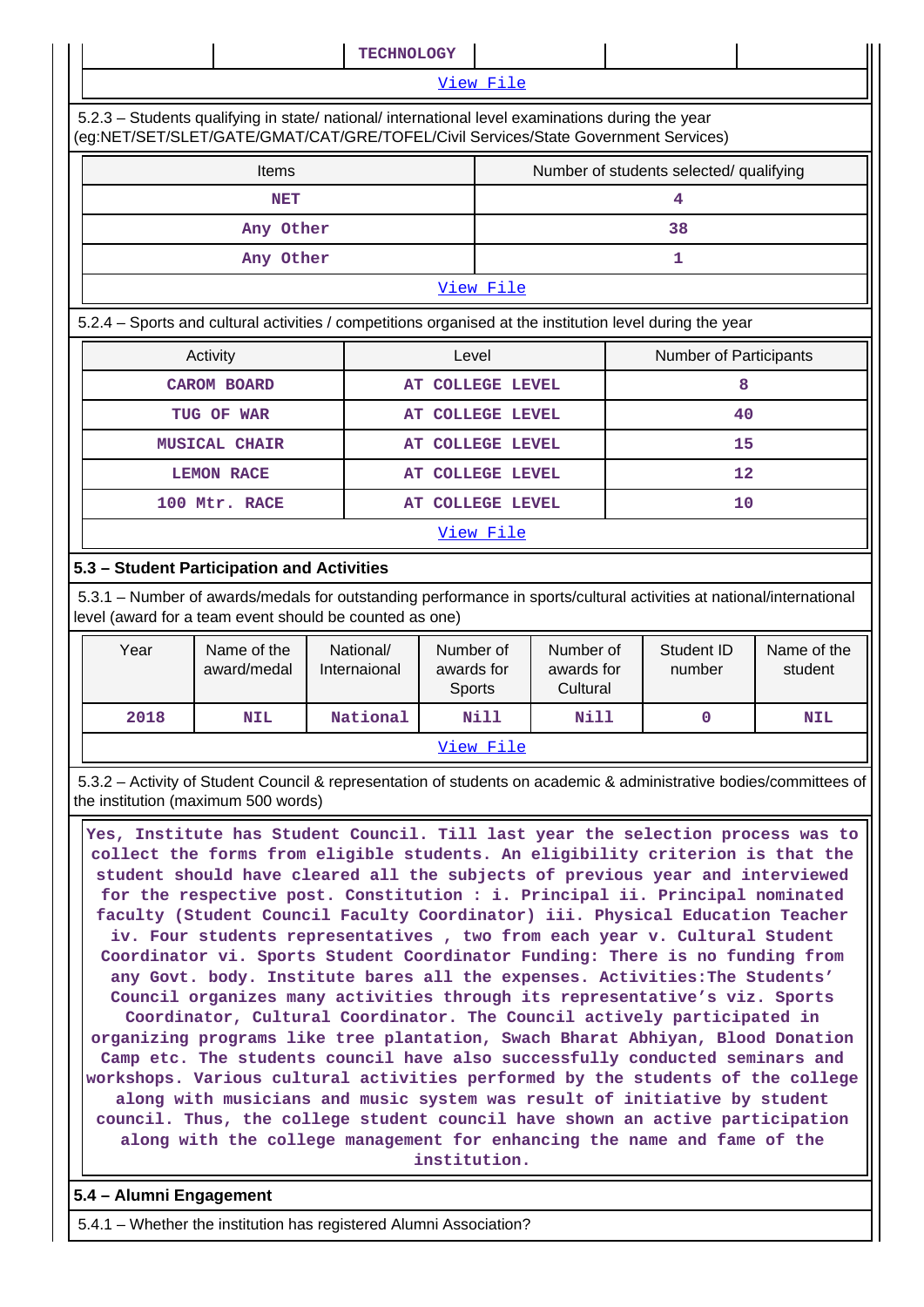**No**

 $\mathbf{1}$ 

5.4.2 – No. of enrolled Alumni:

**0**

5.4.3 – Alumni contribution during the year (in Rupees) :

**0**

5.4.4 – Meetings/activities organized by Alumni Association :

**0**

# **CRITERION VI – GOVERNANCE, LEADERSHIP AND MANAGEMENT**

#### **6.1 – Institutional Vision and Leadership**

 6.1.1 – Mention two practices of decentralization and participative management during the last year (maximum 500 words)

 **The college is practicing decentralization and participative management.Both teaching and non-teaching members actively participate in making and implementing different policies. Responsibilities are decentralized . Principal formulates committees like IQAC, Examination, Student Welfare, Alumni, Cultural, Grievance Redressal Cell and many more. Meetings are held and policies are being formulates to implement the strategic plan ofthe college. Responsibilities are distributed through face to face meetings as well as by notifications. Principal including faculty is responsible for both the academic and administrative functioning of the college i. Committees are formulated on the commencement of the academic session .Convenor including members are free to formulate plans. ii. The committees are responsible for the college time table, admission, examination and attendance of the students. iii. Similarly, students are also the part of management. Class representatives play a vital role to maintain the discipline and decorum of the college. iv. Student association also helps to maintain the management in the campus. v. Seminars, Workshops, Orientation Programme and Guest Lectures are being organised successfully every year. This success is the result of the effort of every person related to the college. vi. All the workers, office staff and attendants are performing their duty sincerely to maintain the decorum of our esteemed college. vii. A healthy educational environment prevails in the campus.**

| <b>No</b>                                                                                                             |                                                                                                                                                                                                                                                                                                                                                                                                                                         |  |  |  |  |  |
|-----------------------------------------------------------------------------------------------------------------------|-----------------------------------------------------------------------------------------------------------------------------------------------------------------------------------------------------------------------------------------------------------------------------------------------------------------------------------------------------------------------------------------------------------------------------------------|--|--|--|--|--|
| 6.2 – Strategy Development and Deployment                                                                             |                                                                                                                                                                                                                                                                                                                                                                                                                                         |  |  |  |  |  |
| 6.2.1 – Quality improvement strategies adopted by the institution for each of the following (with in 100 words each): |                                                                                                                                                                                                                                                                                                                                                                                                                                         |  |  |  |  |  |
| Details<br><b>Strategy Type</b>                                                                                       |                                                                                                                                                                                                                                                                                                                                                                                                                                         |  |  |  |  |  |
| Admission of Students                                                                                                 | The College is affiliated to CCS<br>University, Meerut. The admission of the<br>students are strictly followed as per<br>the rules of university. Eligible<br>students apply online to get admission<br>in the college. Merit list is declared<br>by the university assigned for UP JEE<br>B.Ed. and the students get admission in<br>the opted college. After the<br>declaration of merit list by<br>university, students have to fill |  |  |  |  |  |

6.1.2 – Does the institution have a Management Information System (MIS)?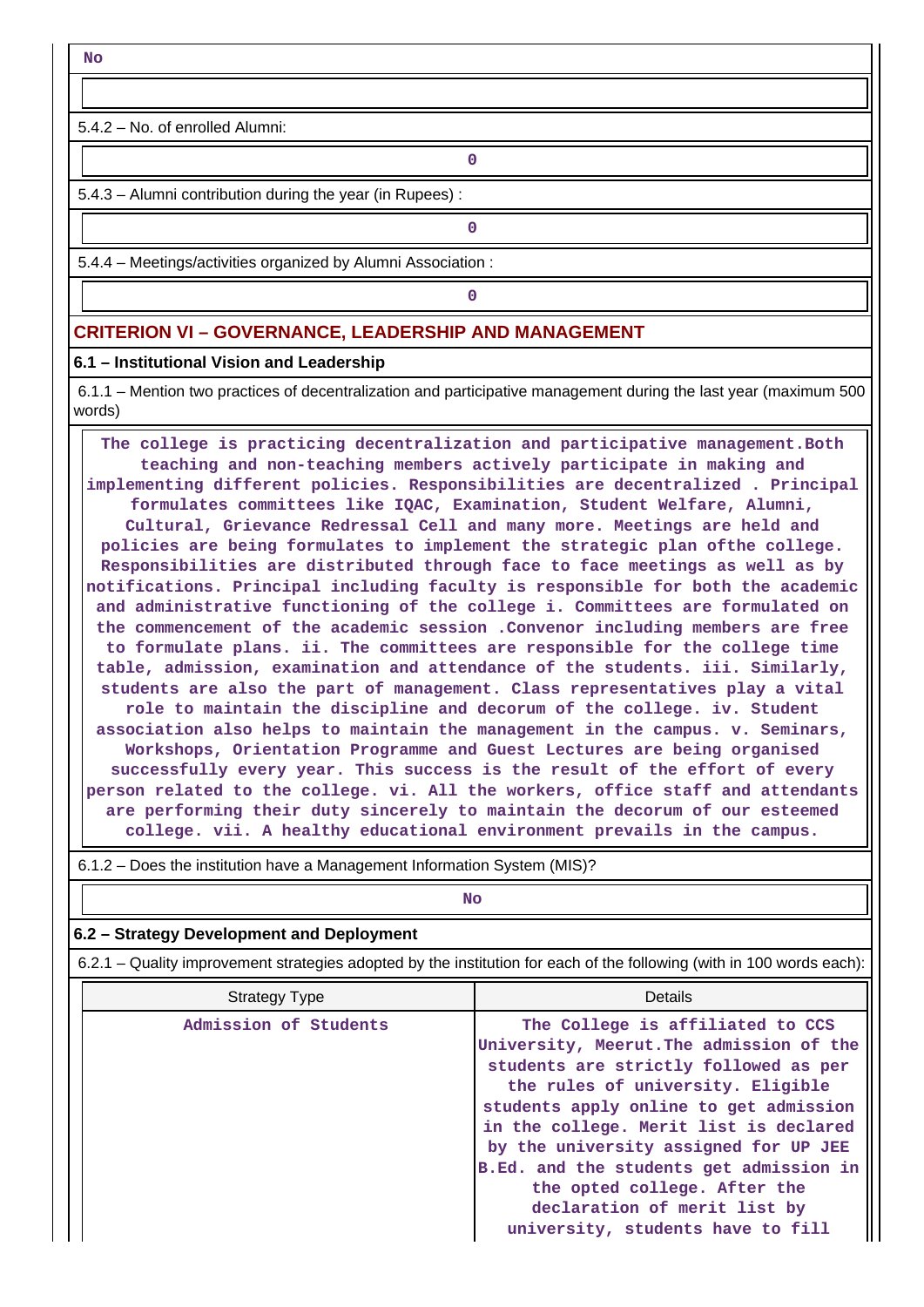|  |                                                               | online application form to get<br>admission in the college. From the very<br>first step of the admission to the last<br>result, the whole process is following<br>the online procedure.                                                                                                                                                                                                                                                                                                                                                                                                                                                                     |
|--|---------------------------------------------------------------|-------------------------------------------------------------------------------------------------------------------------------------------------------------------------------------------------------------------------------------------------------------------------------------------------------------------------------------------------------------------------------------------------------------------------------------------------------------------------------------------------------------------------------------------------------------------------------------------------------------------------------------------------------------|
|  | Industry Interaction / Collaboration                          | We have collaboration with the<br>schools for practice teaching and<br>internship programmes.                                                                                                                                                                                                                                                                                                                                                                                                                                                                                                                                                               |
|  | Human Resource Management                                     | Staff was encouraged for attending<br>seminars and also for further studies.<br>Faculty members sharing their past<br>experiences with other staff members.<br>Documentation of all the extra-<br>curricular activities was done.<br>Achievement of students was appreciated<br>form time to time. Any updating in<br>rules regulations has been circulated<br>through meetings. Free internet<br>facility is available for students in<br>library computer lab.                                                                                                                                                                                            |
|  | Library, ICT and Physical<br>Infrastructure / Instrumentation | Our college library is enriched with<br>books, current and back volumes of<br>renowned journals and other<br>periodicals. There is Book Bank<br>facility for the students. The library<br>uses various ICT tools photocopier,<br>scanner, printer etc. to help the<br>students. The library also has internet<br>connection. Some old and valuable books<br>have been digitized. The college has a<br>library sub-committee for monitoring<br>the activities of the library.<br>Instrument purchased for modernization<br>and up gradation of laboratory to make<br>it equipped with up to date latest<br>equipment commensurate with changing<br>syllabus. |
|  | Research and Development                                      | Easy access of researchers in the<br>college library with their requisite<br>books and journals. Supplying computer<br>with internet facilities for research<br>work. To form and encourage the<br>students to build up research attitude<br>thorough their indigenous way and<br>creating output from the outside text<br>itself.                                                                                                                                                                                                                                                                                                                          |
|  | Examination and Evaluation                                    | Quality education requires an<br>effective teaching and learning<br>environment both inside and outside the<br>classroom. Assessment of performance is<br>an internal part of teaching and<br>learning process. Tests/ Assessments are<br>conducted periodically. Students are<br>advised and encouraged to solve<br>previous years question papers.<br>Remedial classes are conducted for                                                                                                                                                                                                                                                                  |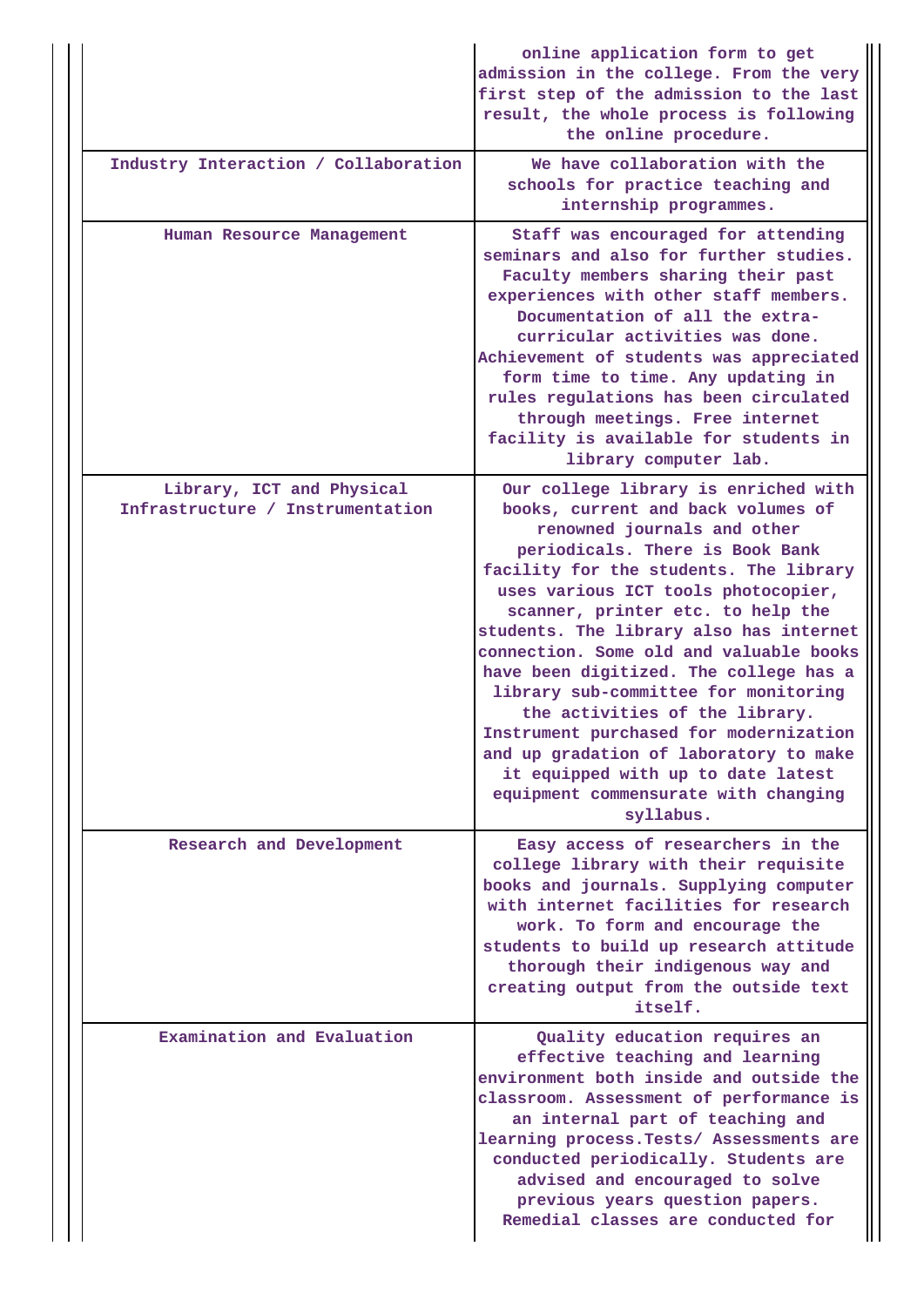|                        | those students who scores less marks in<br>assessments or those who are slow<br>learners, so that they can become<br>competent enough to clear their exams<br>and enhance their knowledge.<br>Institution also identify the fast<br>learners and provide them all the<br>academic and customize assistance so<br>can perform better in their respective<br>area .Tutorial classes are also<br>arranged on regular basis, so students<br>can clarify their doubts regarding<br>complex topics of the subject and<br>prepare for their assessments.<br>Assignments are provided to students<br>before the final examination. After<br>every internal examination answer<br>sheets are shown to students so that<br>students can understand the evaluation<br>process and if there are any queries it<br>can be considered for rechecking. |
|------------------------|-----------------------------------------------------------------------------------------------------------------------------------------------------------------------------------------------------------------------------------------------------------------------------------------------------------------------------------------------------------------------------------------------------------------------------------------------------------------------------------------------------------------------------------------------------------------------------------------------------------------------------------------------------------------------------------------------------------------------------------------------------------------------------------------------------------------------------------------|
| Teaching and Learning  | Extra lectures are allocated in the<br>time table for courses of difficult<br>nature. Teaching methodology workshops<br>are conducted. Lectures are conducted<br>on prerequisite topics . Expert lectures<br>are conducted on topics related to the<br>course, but, outside the syllabus.<br>Assignments are given to students to<br>get additional knowledge supporting to<br>curriculum. Course assignment as per<br>Competency. Interactive mode of<br>teaching is adopted to make the class<br>vibrant. Students are encouraged to<br>develop the habit of asking questions.<br>Team work is assigned to them to<br>inculcate the qualities of sharing.<br>Discussions are welcomed to remove the<br>hesitations. They are encouraged to<br>participate in co-curricular<br>activities.                                             |
| Curriculum Development | IIMT College of Science Technology,<br>Greater Noida is an affiliated college<br>of CCS University Meerut . The syllabus<br>designed by the university is followed.<br>The curriculum is meant not only for<br>the bookish knowledge but developing<br>their skills for growth and career,<br>social and cognitive development. The<br>whole syllabus is divided into units as<br>prescribed by the university,<br>Assignments for practical aspects,<br>seminar presentations to be conducted<br>thereby covering all the details so<br>that every task will be completed on<br>time and the students will be<br>benefitted there on. To provide a                                                                                                                                                                                     |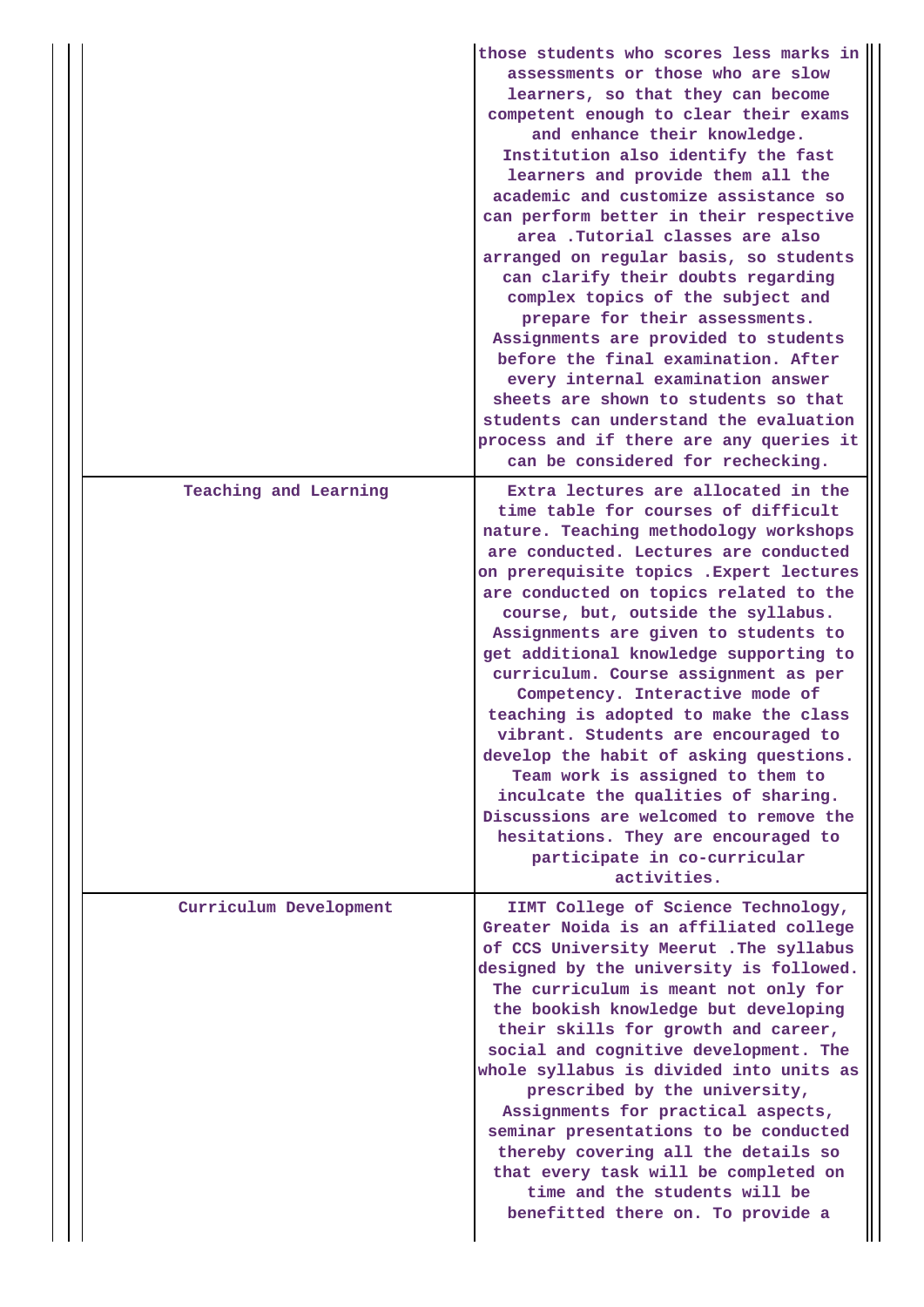**greater exposure to students and to widen their horizon of knowledge local field trips are organized. Extra classes are taken to cope with examination point of view. These are planned well and executed.**

#### 6.2.2 – Implementation of e-governance in areas of operations:

| E-governace area              | <b>Details</b>                                                                                                                                                                                                                                                                                                                                                                                                                                                                                                                                                                                                       |
|-------------------------------|----------------------------------------------------------------------------------------------------------------------------------------------------------------------------------------------------------------------------------------------------------------------------------------------------------------------------------------------------------------------------------------------------------------------------------------------------------------------------------------------------------------------------------------------------------------------------------------------------------------------|
| Planning and Development      | The College uses its electronic<br>database and information systems to<br>ensure a data driven approach to<br>decision making. A diverse set of<br>stakeholders including students,<br>members of teaching and non-teaching<br>staff, alumni, parents, employers and<br>industry representatives are engaged<br>through various electronic channels in<br>the planning and development process of<br>the College. Students are asked<br>preferences for elective subjects via<br>mail. The timetable and other academic<br>communication are uploaded on the<br>website as well as mailed to the<br>faculty members. |
| Administration                | To better streamline the<br>administrative work, database and<br>records are maintained in electronic<br>form. Notices and other correspondence<br>pertaining to administration are<br>proactively communicated via electronic<br>channels to respective stakeholders.<br>Statutory information, student related<br>information and other important forms<br>are uploaded on the institutional<br>website. Further, to ensure convenience<br>of students, the administration<br>promptly responds to email<br>communication sent by students, parents<br>and other stakeholders.                                     |
| Finance and Accounts          | The institute has a chief finance<br>accounts officer who keeps track of<br>expenses. The department is responsible<br>for receiving student fees<br>disbursements of funds as when<br>required. The annual record of audit<br>balance sheet is properly maintained.                                                                                                                                                                                                                                                                                                                                                 |
| Student Admission and Support | The admission process in the College<br>is administered and regulated by the<br>CCS University, Meerut. To augment the<br>online admission process of the<br>University, the College has taken<br>several initiatives to improve the<br>timeliness and spread of information<br>dissemination required for greater<br>convenience in the process. A separate                                                                                                                                                                                                                                                         |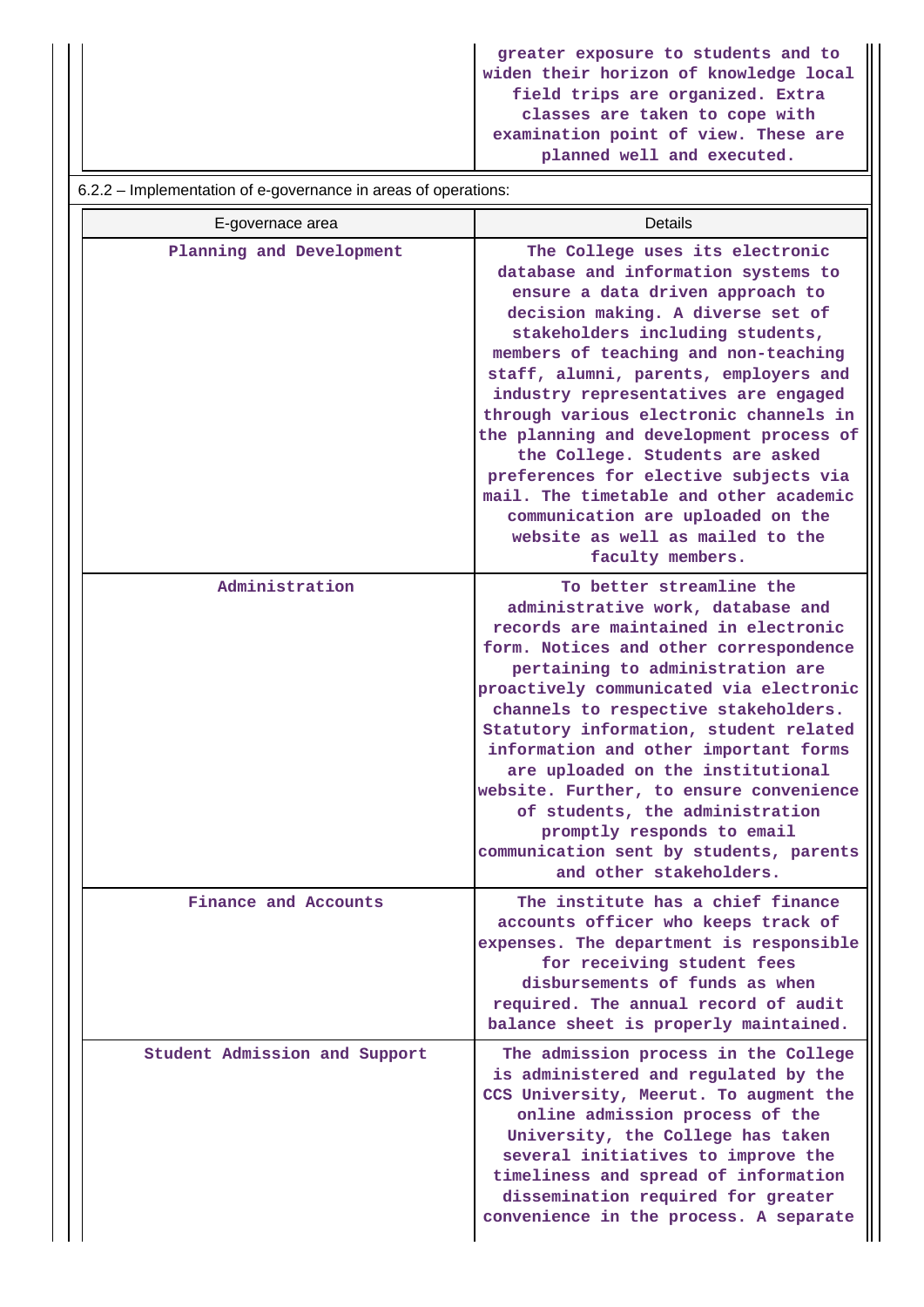|             | webpage titled Admissions"was created<br>on the institutional website containing<br>guidelines, bulletins and all relevant<br>information for the applicants. Soft<br>copies of the College prospectus of UP<br>JEE B.Ed. and specimen admission forms<br>along with detailed instructions on how<br>to fill them were also uploaded on the<br>webpage. A separate online document on<br>the frequently asked questions were<br>also developed and made available on<br>the website. Further, frequent and<br>timely updates were made to both the<br>announcement section and the admissions<br>webpage to ensure complete and timely<br>availability of information to<br>potential applicants. Any query<br>regarding the admission process was<br>appropriately and timely responded to<br>by the nodal officers for admission.                                                                                                                                                                                              |
|-------------|----------------------------------------------------------------------------------------------------------------------------------------------------------------------------------------------------------------------------------------------------------------------------------------------------------------------------------------------------------------------------------------------------------------------------------------------------------------------------------------------------------------------------------------------------------------------------------------------------------------------------------------------------------------------------------------------------------------------------------------------------------------------------------------------------------------------------------------------------------------------------------------------------------------------------------------------------------------------------------------------------------------------------------|
| Examination | While the examination schedule is<br>administered by the CCS University,<br>Meerut. The College takes proactive<br>measures to ensure relevant and timely<br>information dissemination amongst<br>students. Notifications prior to<br>examination such as submission of<br>examination form are timely displayed<br>on College website and notice boards.<br>Information pertaining to collection of<br>admit cards and other examination<br>related formalities are also<br>communicated to students through<br>electronic channels. Further, a list of<br>examination based instructions is also<br>emailed to students prior to<br>examinations. Similarly, examination<br>duties are intimated electronically to<br>faculty members. Further, internal<br>assessment records viz. attendance<br>record, home examination and tutorial<br>assessments are displayed on the notice<br>board. The time frame and procedure for<br>requisitioning changes in internal<br>assessment, if any, is also detailed<br>electronically. |

# **6.3 – Faculty Empowerment Strategies**

 6.3.1 – Teachers provided with financial support to attend conferences / workshops and towards membership fee of professional bodies during the year

| Year | Name of Teacher | Name of conference/<br>workshop attended<br>for which financial<br>support provided | Name of the<br>professional body for<br>which membership<br>fee is provided | Amount of support |
|------|-----------------|-------------------------------------------------------------------------------------|-----------------------------------------------------------------------------|-------------------|
| 2019 | DR. H N HOTA    | <b>DIGITALISATIION</b><br><b>TEACHER</b><br>OF.                                     | <b>NIL</b>                                                                  | 400               |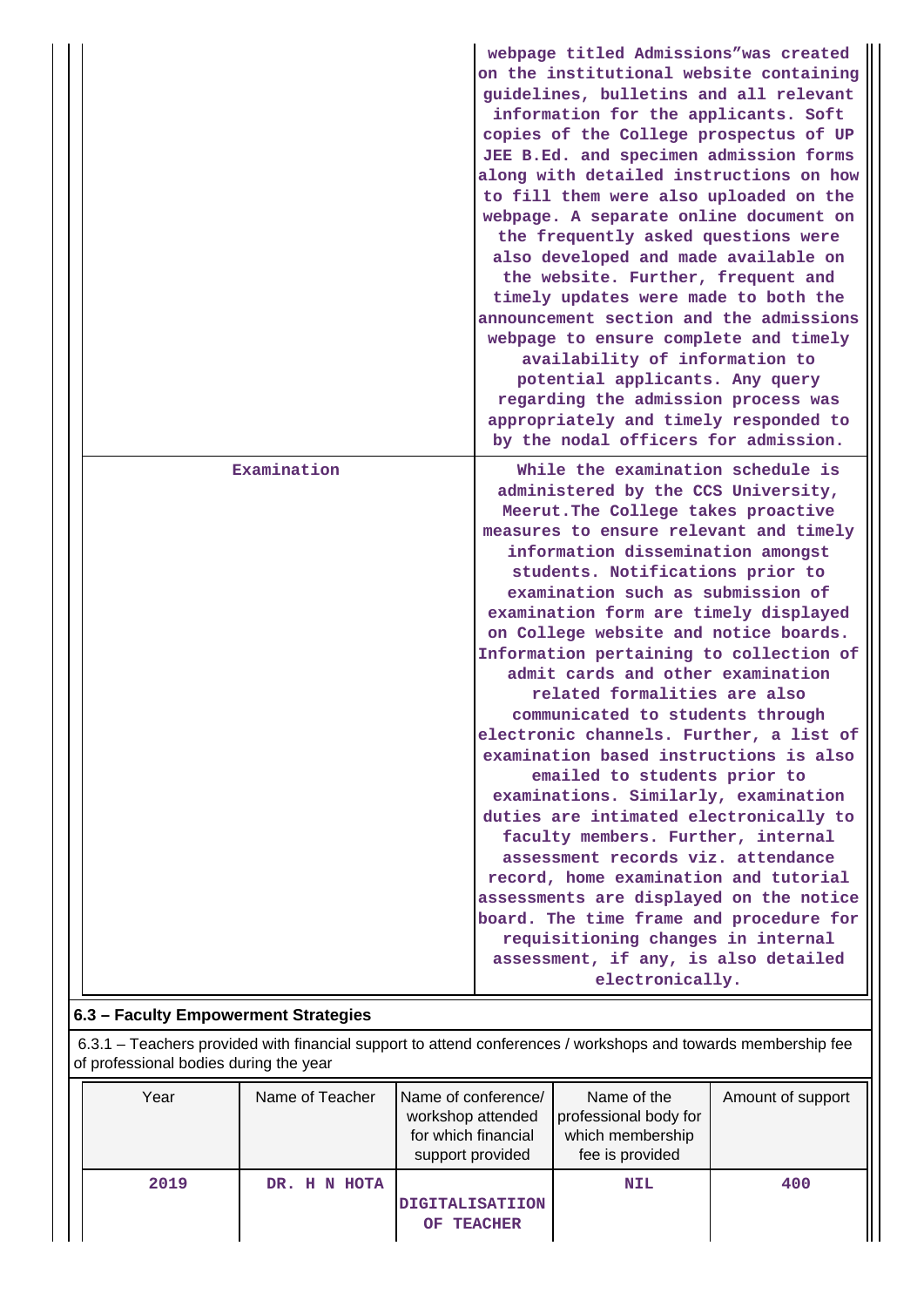|           |                             | <b>EDUCATION IN</b><br><b>INDIA</b>                                         |            |     |  |
|-----------|-----------------------------|-----------------------------------------------------------------------------|------------|-----|--|
| 2019      | DR. C S YADAV               | <b>DIGITALISATIION</b><br>OF TEACHER<br><b>EDUCATION IN</b><br><b>INDIA</b> | <b>NIL</b> | 400 |  |
| 2019      | MRS. MUKTA<br><b>TIWARI</b> | <b>DIGITALISATIION</b><br>OF TEACHER<br><b>EDUCATION IN</b><br><b>INDIA</b> | <b>NIL</b> | 400 |  |
| View File |                             |                                                                             |            |     |  |

 6.3.2 – Number of professional development / administrative training programmes organized by the College for teaching and non teaching staff during the year

| Year      | Title of the<br>professional<br>development<br>programme<br>organised for<br>teaching staff | Title of the<br>administrative<br>training<br>programme<br>organised for<br>non-teaching<br>staff | From date  | To Date    | Number of<br>participants<br>(Teaching<br>staff) | Number of<br>participants<br>(non-teaching<br>staff) |
|-----------|---------------------------------------------------------------------------------------------|---------------------------------------------------------------------------------------------------|------------|------------|--------------------------------------------------|------------------------------------------------------|
| 2018      | <b>WORKSHOP</b><br>ON NAAC<br><b>AWARENESS</b>                                              | Nill                                                                                              | 14/12/2018 | 14/12/2018 | 11                                               | 3                                                    |
| 2018      | <b>WORKSHOP</b><br>ON IPR                                                                   | Nill                                                                                              | 19/09/2018 | 19/09/2018 | 10                                               | Nill                                                 |
| 2018      | <b>SEMINAR</b><br><b>ON</b><br><b>TEACHEING</b><br><b>LEARNING</b><br><b>MATERIALS</b>      | Nill                                                                                              | 16/11/2018 | 16/11/2018 | 11                                               | Nill                                                 |
| View File |                                                                                             |                                                                                                   |            |            |                                                  |                                                      |

 6.3.3 – No. of teachers attending professional development programmes, viz., Orientation Programme, Refresher Course, Short Term Course, Faculty Development Programmes during the year

| Title of the<br>professional<br>development<br>programme                                 | Number of teachers<br>who attended                                     | From Date  | To date    | Duration |  |  |
|------------------------------------------------------------------------------------------|------------------------------------------------------------------------|------------|------------|----------|--|--|
| <b>BLENDED</b><br><b>LEARNING A</b><br>SMART APPROACH<br>FOR GOOGLE<br><b>GENERATION</b> | 1                                                                      | 17/11/2018 | 17/11/2018 |          |  |  |
| <b>WORKSHOP ON</b><br><b>ACHIEVEMT TEST:</b><br>A TOOL FOR<br><b>ASSESSMENT</b>          | 1                                                                      | 09/02/2019 | 09/02/2019 | 1        |  |  |
| View File                                                                                |                                                                        |            |            |          |  |  |
|                                                                                          | 6.3.4 – Faculty and Staff recruitment (no. for permanent recruitment): |            |            |          |  |  |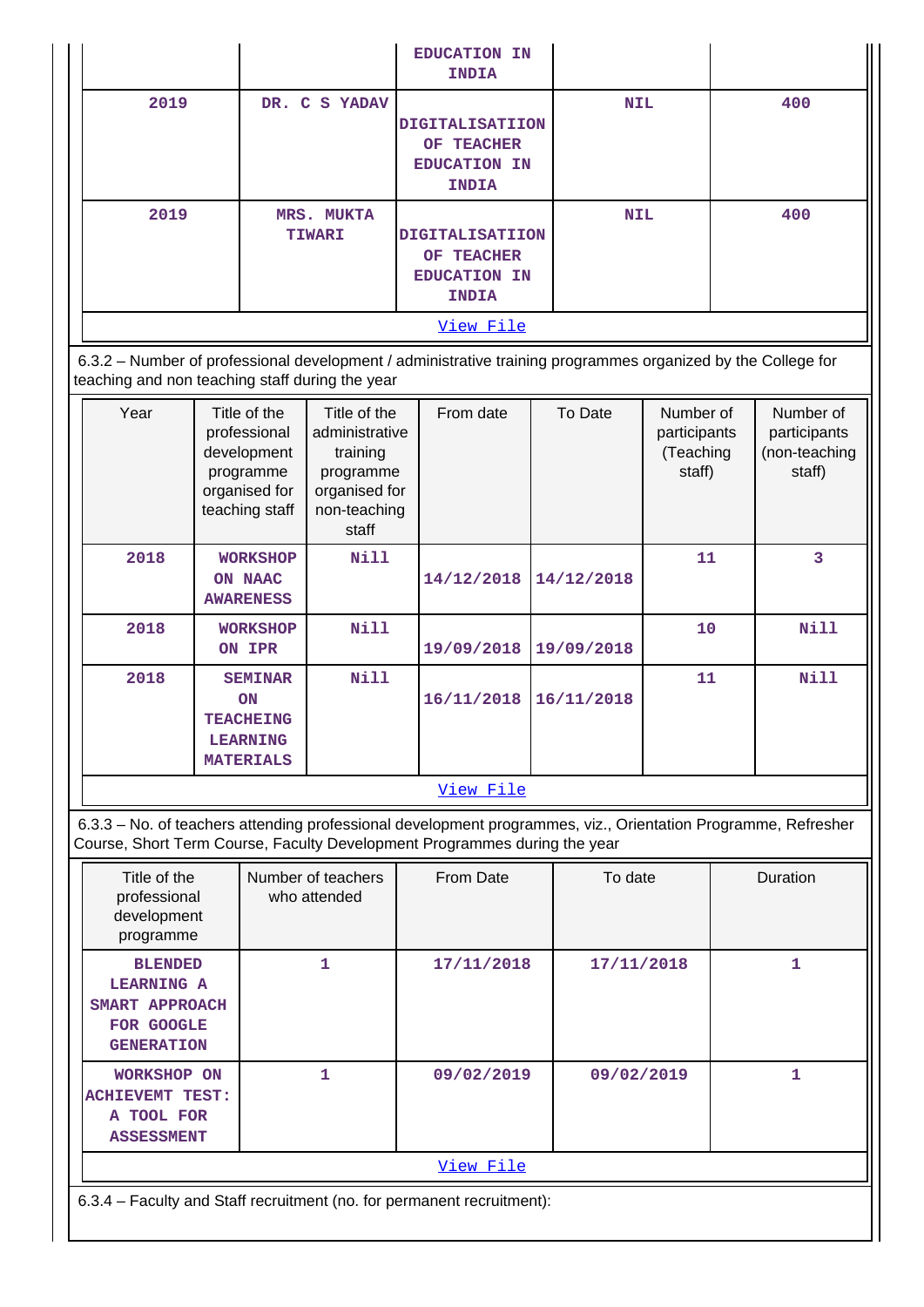| Teaching                      |           | Non-teaching |           |  |  |
|-------------------------------|-----------|--------------|-----------|--|--|
| Permanent                     | Full Time | Permanent    | Full Time |  |  |
|                               |           |              |           |  |  |
| $6.3.5$ – Welfare schemes for |           |              |           |  |  |

| Teaching                                                                                                                                                                                                                                                                                                                                                                                                                                                                                                                                                                                                                                                                                                                                                                                                                                                                                                                                                                                                                                                       | Non-teaching | <b>Students</b> |  |  |  |  |  |
|----------------------------------------------------------------------------------------------------------------------------------------------------------------------------------------------------------------------------------------------------------------------------------------------------------------------------------------------------------------------------------------------------------------------------------------------------------------------------------------------------------------------------------------------------------------------------------------------------------------------------------------------------------------------------------------------------------------------------------------------------------------------------------------------------------------------------------------------------------------------------------------------------------------------------------------------------------------------------------------------------------------------------------------------------------------|--------------|-----------------|--|--|--|--|--|
| Medical Leave<br>Medical Leave<br>i. Career Counselling<br>, Maternity Leave, Casual<br>, Maternity Leave, Casual<br>is wing of the college<br>Leave, Paternity Leave,<br>Leave, Paternity Leave,<br>that makes students aware<br>Duty Leave. Beside these,<br>Duty Leave. Beside these,<br>about various career<br>the staff association<br>the staff association<br>goals. Students are given<br>provides financial aid to<br>provides financial aid to<br>information regarding<br>several courses. ii.<br>the needy staff.<br>the needy staff.<br>Grievance Redressal Cell<br>is a measure to develop<br>responsive and supportive<br>attitude among officials<br>to ensure that there is<br>no laxity in terms of<br>students. The aim of this<br>cell is to support those<br>students who have been<br>deprived of the services<br>to which they are<br>entitled, and to ensure<br>effective solution to the<br>students' grievances with<br>a positive approach. The<br>college organizes<br>numerous competitions<br>that enhance many<br>personality. |              |                 |  |  |  |  |  |
|                                                                                                                                                                                                                                                                                                                                                                                                                                                                                                                                                                                                                                                                                                                                                                                                                                                                                                                                                                                                                                                                |              |                 |  |  |  |  |  |
|                                                                                                                                                                                                                                                                                                                                                                                                                                                                                                                                                                                                                                                                                                                                                                                                                                                                                                                                                                                                                                                                |              |                 |  |  |  |  |  |
| 6.4 - Financial Management and Resource Mobilization                                                                                                                                                                                                                                                                                                                                                                                                                                                                                                                                                                                                                                                                                                                                                                                                                                                                                                                                                                                                           |              |                 |  |  |  |  |  |
| 6.4.1 – Institution conducts internal and external financial audits regularly (with in 100 words each)                                                                                                                                                                                                                                                                                                                                                                                                                                                                                                                                                                                                                                                                                                                                                                                                                                                                                                                                                         |              |                 |  |  |  |  |  |

 **IIMT College of Science Technology, Greater Noida regularly conducts internal and external financial audits. It has a full-time Treasurer and Accounts Department since inception to ensure maintenance of annual accounts and audits. The following agencies conduct regular financial audit in the Institute: External Audit: External Audit is conducted by Chartered Accountant of the Institute Internal Audit: Internal Audit is conducted by an Internal Auditor. i. Chartered Accountant of the Institute conducts regular accounts audit and certifies its Annual Financial Statements. ii. Work of Internal Audit of the Institute has been entrusted to the Internal Auditor of the Institute. This is mainly pre-audit of major receipts and payments and concurrent/post audit of all other receipts and payments.**

## 6.4.2 – Funds / Grants received from management, non-government bodies, individuals, philanthropies during the year(not covered in Criterion III)

| Name of the non government<br>funding agencies /individuals | Funds/ Grnats received in Rs. | Purpose |  |  |  |
|-------------------------------------------------------------|-------------------------------|---------|--|--|--|
| <b>NIL</b>                                                  |                               |         |  |  |  |
| View File                                                   |                               |         |  |  |  |
|                                                             |                               |         |  |  |  |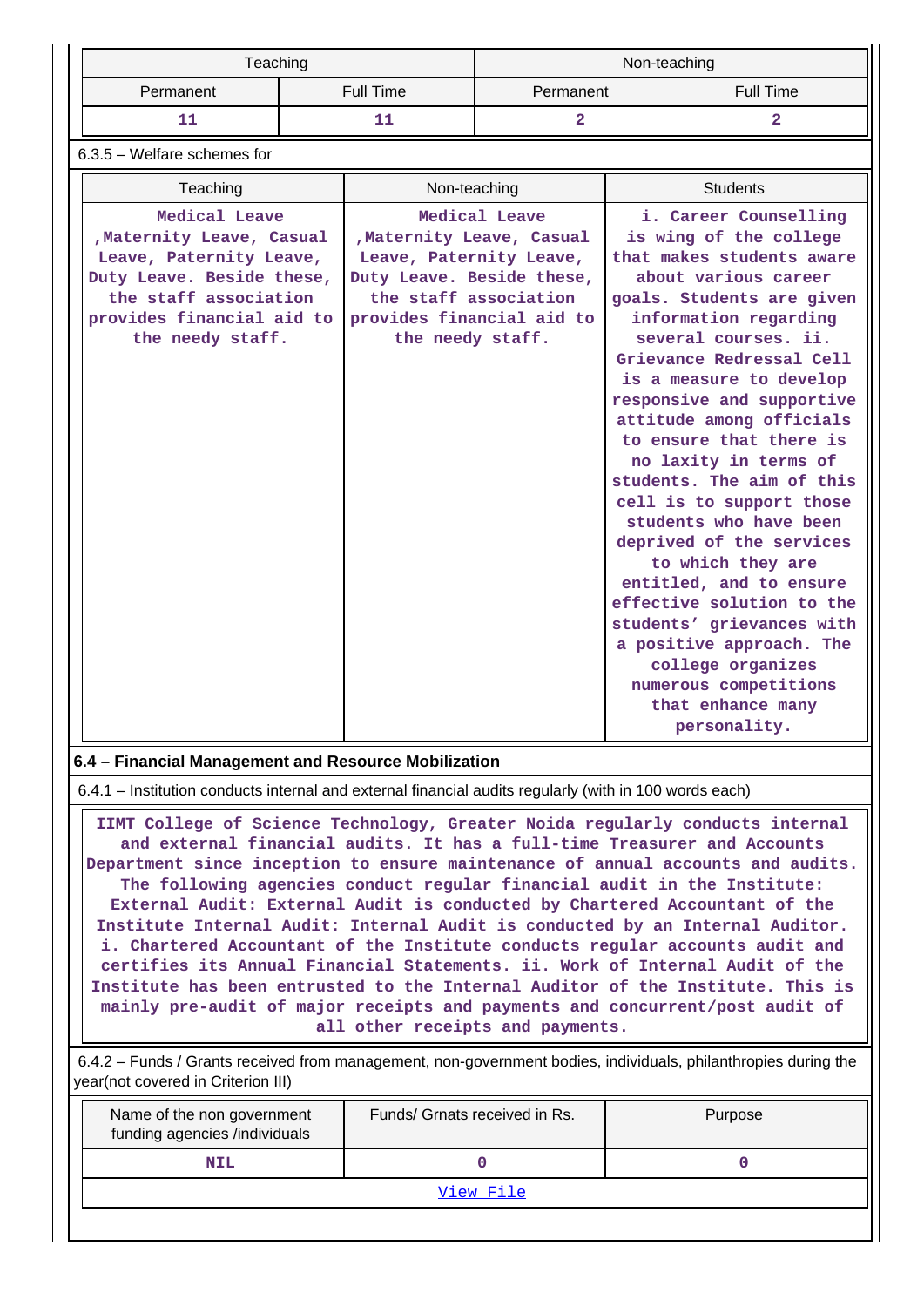6.4.3 – Total corpus fund generated

# **0**

# **6.5 – Internal Quality Assurance System**

6.5.1 – Whether Academic and Administrative Audit (AAA) has been done?

| Audit Type     | External         |      | Internal |           |  |
|----------------|------------------|------|----------|-----------|--|
|                | Yes/No<br>Agency |      | Yes/No   | Authority |  |
| Academic       | <b>No</b>        | Nill | No       | Nill      |  |
| Administrative | <b>No</b>        | Nill | No       | Nill      |  |

6.5.2 – Activities and support from the Parent – Teacher Association (at least three)

 **1. Parent –teachers meeting held annually at the start of the academic session. 2. Parents of new students are invited to attend the Freshers' Welcome and Saraswati Puja Festival . 3. Frequent Visit of parents regarding their childrens' welfare.**

6.5.3 – Development programmes for support staff (at least three)

 **1. Periodical and Annual meeting of all support Staff. 2. Instructions and updating meetings 3. President of the Governing Body meets and appraises the Support Staff.**

6.5.4 – Post Accreditation initiative(s) (mention at least three)

 **1. Various committees were formed/Reconstructed. 2. Quality Improvement in Teaching Competencies of students. 3. Proper Research orientation for Teaching Faculty.**

6.5.5 – Internal Quality Assurance System Details

| a) Submission of Data for AISHE portal | Yes |
|----------------------------------------|-----|
| b) Participation in NIRF               | No  |
| c)ISO certification                    | No  |
| d)NBA or any other quality audit       | No  |

6.5.6 – Number of Quality Initiatives undertaken during the year

| Year | Name of quality<br>initiative by IQAC          | Date of<br>conducting IQAC | Duration From | Duration To | Number of<br>participants |
|------|------------------------------------------------|----------------------------|---------------|-------------|---------------------------|
| 2018 | <b>WORKSHOP</b><br>ON NAAC<br><b>AWARENESS</b> | 14/12/2018                 | 14/12/2018    | 14/12/2018  | 14                        |
| 2018 | <b>WORKSHOP</b><br>ON IPR                      | 19/09/2018                 | 19/09/2018    | 19/09/2018  | 10                        |
| 2019 | <b>WORKSHOP</b><br>ON ICT                      | 11/03/2019                 | 11/03/2019    | 11/03/2019  | 60                        |

[View File](https://assessmentonline.naac.gov.in/public/Postacc/Quality_Initiatives_B/4536_Quality_Initiatives_B_1583757007.xlsx)

# **CRITERION VII – INSTITUTIONAL VALUES AND BEST PRACTICES**

**7.1 – Institutional Values and Social Responsibilities**

 7.1.1 – Gender Equity (Number of gender equity promotion programmes organized by the institution during the year)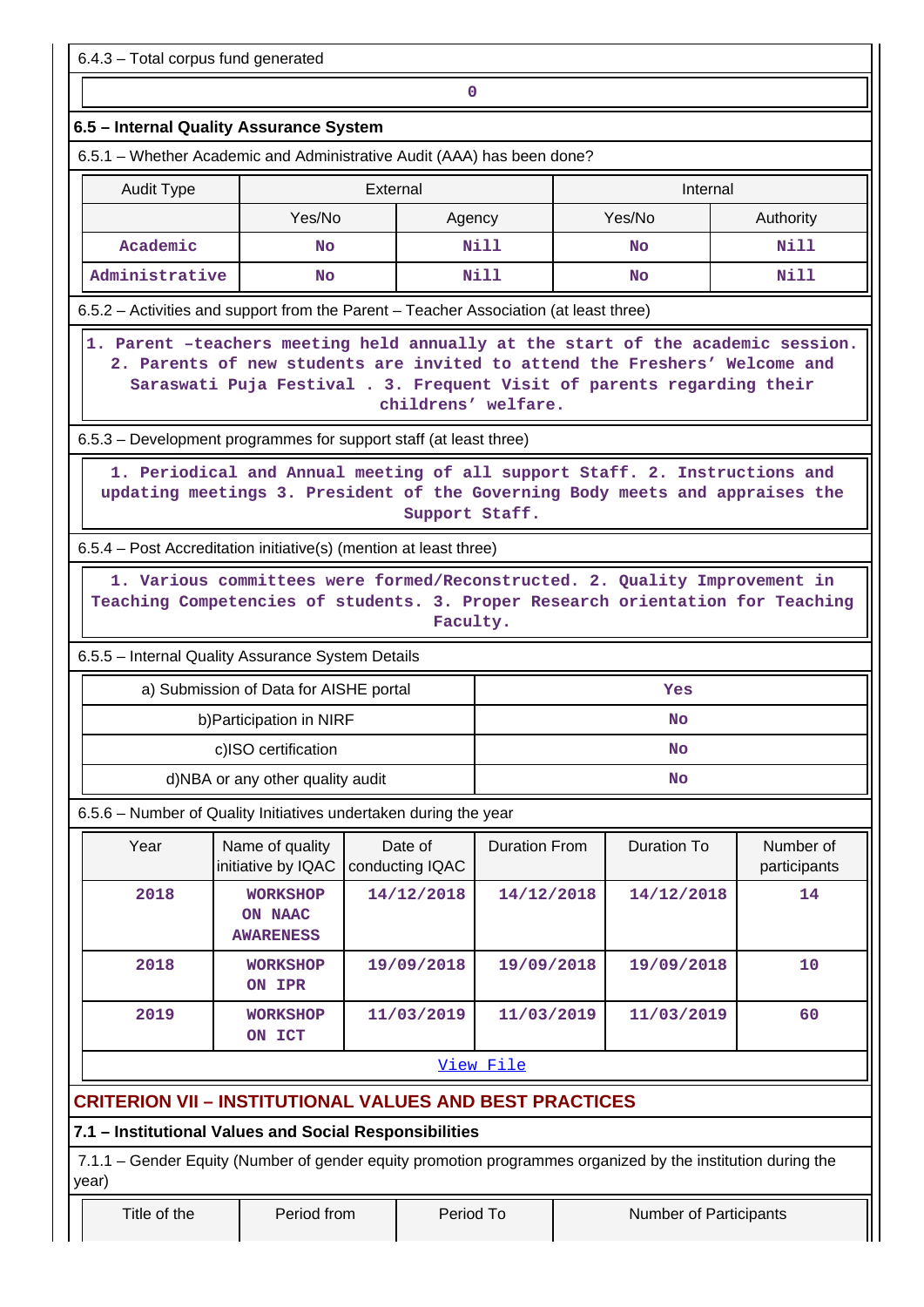| programme                                                                                                                                                                                                                                                                                                                                                                                                                                                                                  |                                                                                             |                                                                                                   |                     |                |            |                          |                                                           |                                                                                       |                                                     |  |
|--------------------------------------------------------------------------------------------------------------------------------------------------------------------------------------------------------------------------------------------------------------------------------------------------------------------------------------------------------------------------------------------------------------------------------------------------------------------------------------------|---------------------------------------------------------------------------------------------|---------------------------------------------------------------------------------------------------|---------------------|----------------|------------|--------------------------|-----------------------------------------------------------|---------------------------------------------------------------------------------------|-----------------------------------------------------|--|
|                                                                                                                                                                                                                                                                                                                                                                                                                                                                                            |                                                                                             |                                                                                                   |                     |                |            |                          | Female                                                    |                                                                                       | Male                                                |  |
| Equality for<br>Women, Progress<br>for All                                                                                                                                                                                                                                                                                                                                                                                                                                                 |                                                                                             |                                                                                                   | 08/03/2019          |                | 08/03/2019 |                          | 30                                                        |                                                                                       | 15                                                  |  |
| Beti Bachao,<br>Beti Padhao                                                                                                                                                                                                                                                                                                                                                                                                                                                                |                                                                                             | 04/10/2018                                                                                        |                     |                | 04/10/2018 | 40                       |                                                           |                                                                                       | $12 \overline{ }$                                   |  |
| 7.1.2 - Environmental Consciousness and Sustainability/Alternate Energy initiatives such as:                                                                                                                                                                                                                                                                                                                                                                                               |                                                                                             |                                                                                                   |                     |                |            |                          |                                                           |                                                                                       |                                                     |  |
|                                                                                                                                                                                                                                                                                                                                                                                                                                                                                            |                                                                                             |                                                                                                   |                     |                |            |                          |                                                           | Percentage of power requirement of the University met by the renewable energy sources |                                                     |  |
| Environmental Consciousness and Sustainability/Alternate Energy initiatives i)<br>Environmental Consciousness and Sustainability: 1. Green day celebrated on<br>24thApril on the occasion of green day celebration, 2. Every year plantation<br>work has been undertaken in the field provided by district authorities. 3. Pilot<br>survey on water pollution, air pollution and other environmental issues are<br>undertaken in each year for teaching sustainability among the students. |                                                                                             |                                                                                                   |                     |                |            |                          |                                                           |                                                                                       |                                                     |  |
| 7.1.3 - Differently abled (Divyangjan) friendliness                                                                                                                                                                                                                                                                                                                                                                                                                                        |                                                                                             |                                                                                                   |                     |                |            |                          |                                                           |                                                                                       |                                                     |  |
|                                                                                                                                                                                                                                                                                                                                                                                                                                                                                            | Item facilities                                                                             |                                                                                                   |                     | Yes/No         |            |                          |                                                           | Number of beneficiaries                                                               |                                                     |  |
|                                                                                                                                                                                                                                                                                                                                                                                                                                                                                            | Physical facilities                                                                         |                                                                                                   |                     |                | Yes        |                          |                                                           | 1                                                                                     |                                                     |  |
|                                                                                                                                                                                                                                                                                                                                                                                                                                                                                            | Provision for lift                                                                          |                                                                                                   |                     |                | No.        |                          |                                                           | Nill                                                                                  |                                                     |  |
|                                                                                                                                                                                                                                                                                                                                                                                                                                                                                            | Ramp/Rails                                                                                  |                                                                                                   |                     |                | <b>Yes</b> |                          |                                                           | $\mathbf{1}$                                                                          |                                                     |  |
|                                                                                                                                                                                                                                                                                                                                                                                                                                                                                            | <b>Braille</b><br>Software/facilities                                                       |                                                                                                   | No                  |                |            |                          | Nill                                                      |                                                                                       |                                                     |  |
|                                                                                                                                                                                                                                                                                                                                                                                                                                                                                            | <b>Rest Rooms</b>                                                                           |                                                                                                   |                     | <b>Yes</b>     |            |                          | 1                                                         |                                                                                       |                                                     |  |
|                                                                                                                                                                                                                                                                                                                                                                                                                                                                                            | Scribes for examination                                                                     |                                                                                                   |                     | <b>Yes</b>     |            |                          | <b>Nill</b>                                               |                                                                                       |                                                     |  |
|                                                                                                                                                                                                                                                                                                                                                                                                                                                                                            | Special skill<br>development for<br>differently abled<br>students                           |                                                                                                   | Nill<br>No          |                |            |                          |                                                           |                                                                                       |                                                     |  |
|                                                                                                                                                                                                                                                                                                                                                                                                                                                                                            | Any other similar<br>facility                                                               |                                                                                                   | <b>No</b>           |                |            |                          | <b>Nill</b>                                               |                                                                                       |                                                     |  |
| 7.1.4 - Inclusion and Situatedness                                                                                                                                                                                                                                                                                                                                                                                                                                                         |                                                                                             |                                                                                                   |                     |                |            |                          |                                                           |                                                                                       |                                                     |  |
| Year                                                                                                                                                                                                                                                                                                                                                                                                                                                                                       | Number of<br>initiatives to<br>address<br>locational<br>advantages<br>and disadva<br>ntages | Number of<br>initiatives<br>taken to<br>engage with<br>and<br>contribute to<br>local<br>community |                     | Date           | Duration   |                          | Name of<br>initiative                                     | <b>Issues</b><br>addressed                                                            | Number of<br>participating<br>students<br>and staff |  |
| 2019                                                                                                                                                                                                                                                                                                                                                                                                                                                                                       | 1                                                                                           | 1                                                                                                 |                     | 16/05/2<br>019 | 1          |                          | Instruc<br>tion with<br>Principal<br>and staff<br>members | Scope<br>of B.Ed.<br>Programme                                                        | 60                                                  |  |
| View File                                                                                                                                                                                                                                                                                                                                                                                                                                                                                  |                                                                                             |                                                                                                   |                     |                |            |                          |                                                           |                                                                                       |                                                     |  |
| 7.1.5 - Human Values and Professional Ethics Code of conduct (handbooks) for various stakeholders                                                                                                                                                                                                                                                                                                                                                                                          |                                                                                             |                                                                                                   |                     |                |            |                          |                                                           |                                                                                       |                                                     |  |
| <b>Title</b>                                                                                                                                                                                                                                                                                                                                                                                                                                                                               |                                                                                             |                                                                                                   | Date of publication |                |            | Follow up(max 100 words) |                                                           |                                                                                       |                                                     |  |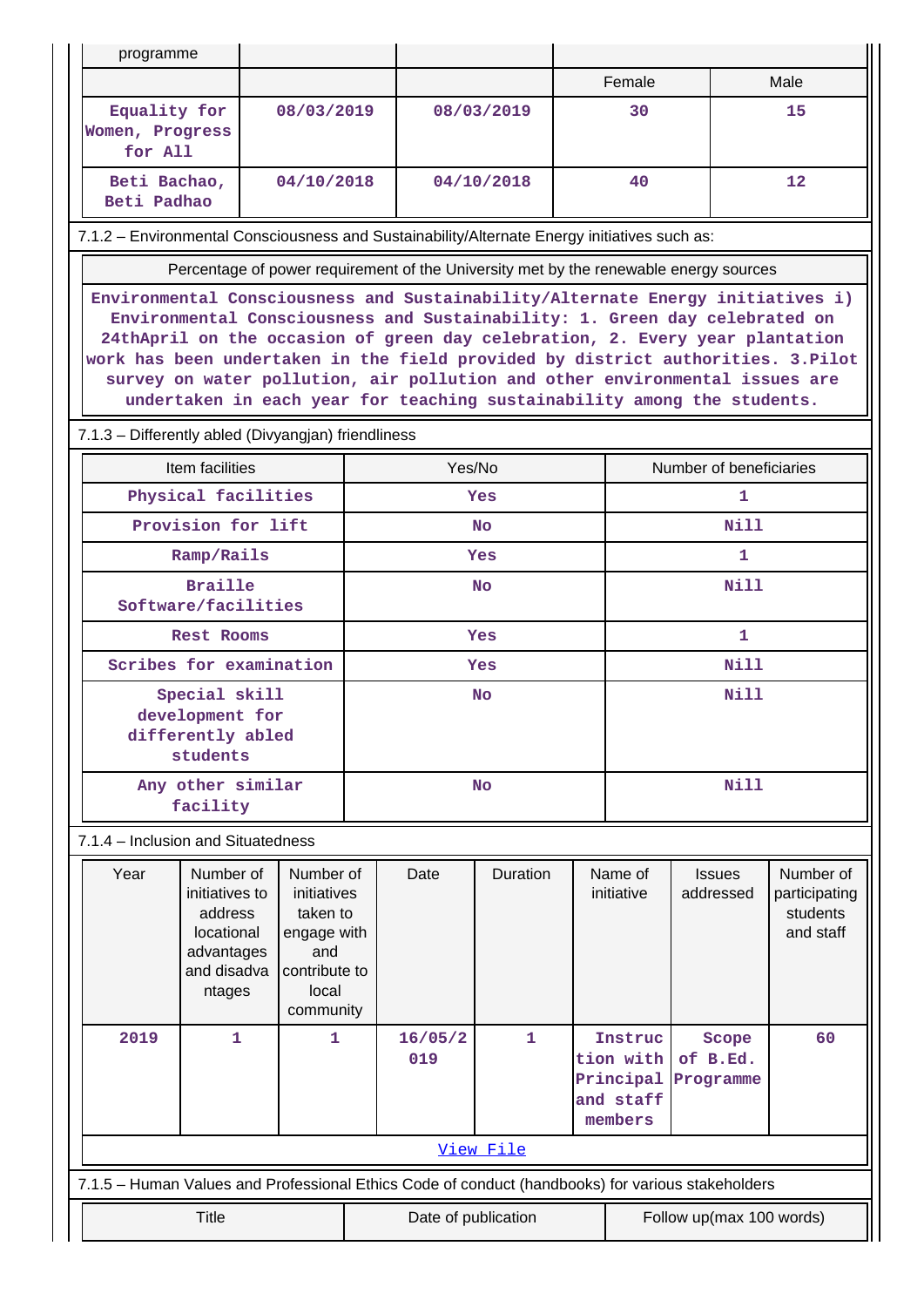| CODE OF CONDUCT FOR<br>PROFESSIONAL ETHICS FOR | 27/08/2018 | Whoever adopts teaching<br>as a profession assumes   |
|------------------------------------------------|------------|------------------------------------------------------|
| <b>TEACHERS</b>                                |            | the obligation to conduct                            |
|                                                |            | himself / herself in                                 |
|                                                |            | accordance with the idea                             |
|                                                |            | of the profession. A                                 |
|                                                |            | teacher is constantly                                |
|                                                |            | under the scrutiny of his                            |
|                                                |            | students and the society                             |
|                                                |            | at large. Teacher should:                            |
|                                                |            | 1. Organize Learning                                 |
|                                                |            | resources. 2. Plan                                   |
|                                                |            | effective curriculum                                 |
|                                                |            | transaction strategies.                              |
|                                                |            | 3. Conduct interactive                               |
|                                                |            | classroom teaching. 4.                               |
|                                                |            | Evaluate outcome of                                  |
|                                                |            | learning. 5. Implement                               |
|                                                |            | compensatory education                               |
|                                                |            | programmes. 6. Cater to                              |
|                                                |            | special needs of disabled                            |
|                                                |            | children. 7. Organise and                            |
|                                                |            | guide a variety of co-<br>curricular activities. 8.  |
|                                                |            | Train students in problem                            |
|                                                |            | solving. 9. Participate                              |
|                                                |            | in complementary                                     |
|                                                |            | education. 10 .Develop in                            |
|                                                |            | students qualities of                                |
|                                                |            | democratic citizenship                               |
|                                                |            | and promote environmental                            |
|                                                |            | consciousness. 11.                                   |
|                                                |            | Organise and participate                             |
|                                                |            | in programmes of                                     |
|                                                |            | community service and                                |
|                                                |            | development. 12. Manage                              |
|                                                |            | their private affairs in                             |
|                                                |            | a manner consistent with                             |
|                                                |            | the dignity of the                                   |
|                                                |            | profession. 13. Express<br>free and frank opinion by |
|                                                |            | participation at                                     |
|                                                |            | professional meetings,                               |
|                                                |            | seminars, conferences                                |
|                                                |            | etc. towards the                                     |
|                                                |            | contribution of                                      |
|                                                |            | knowledge. 14. Maintain                              |
|                                                |            | active membership of                                 |
|                                                |            | professional                                         |
|                                                |            | organizations and strive                             |
|                                                |            | to improve education and                             |
|                                                |            | profession through them.                             |
|                                                |            | 15. Perform their duties                             |
|                                                |            | in the form of teaching,                             |
|                                                |            | tutorial, practical,                                 |
|                                                |            | symposium, workshop and<br>research work             |
|                                                |            | conscientiously and with                             |
|                                                |            |                                                      |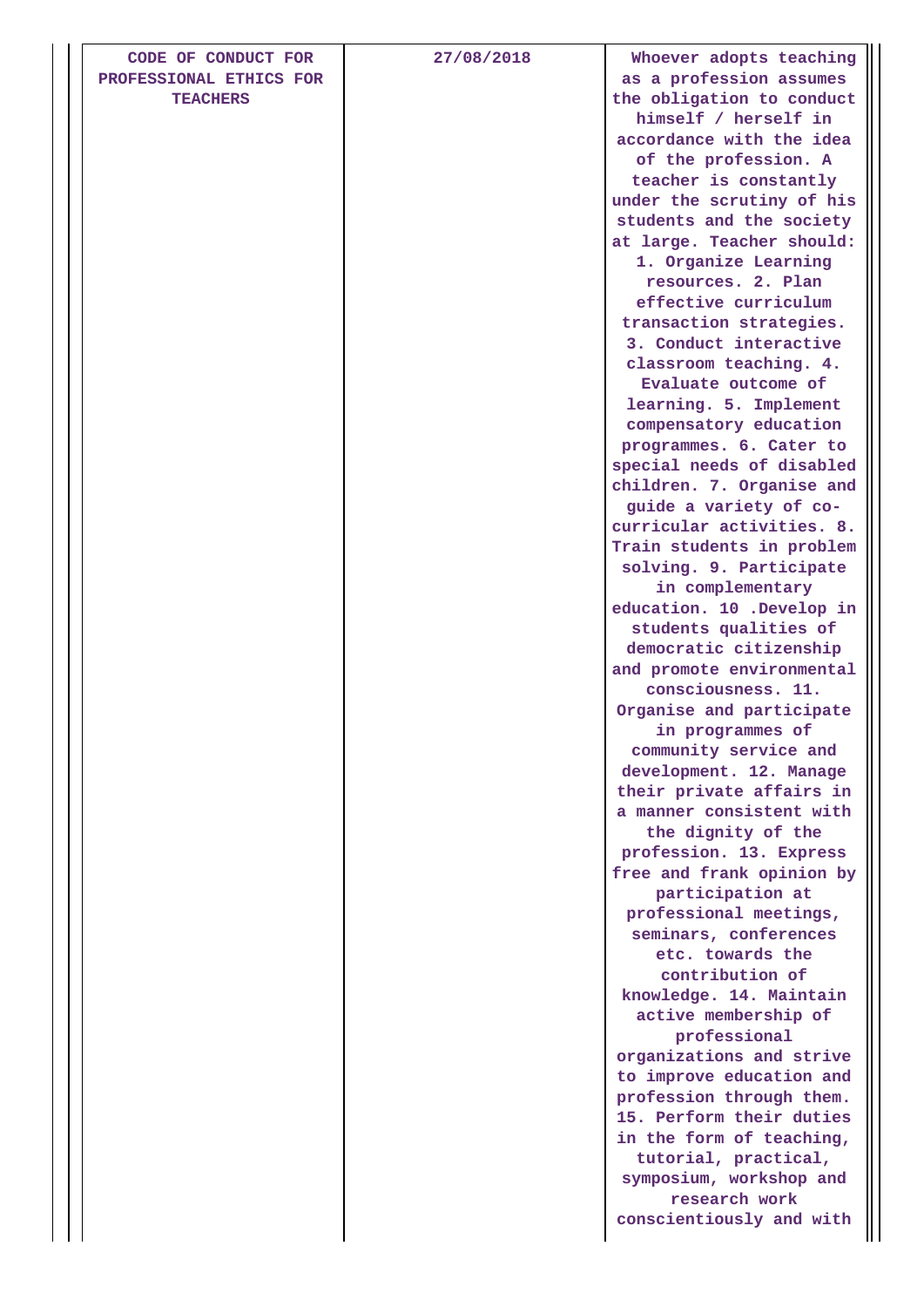**dedication.** 7.1.6 – Activities conducted for promotion of universal Values and Ethics Activity **Duration From** Duration To Number of participants  **National values and peace 16/04/2019 16/04/2019 70** [View File](https://assessmentonline.naac.gov.in/public/Postacc/promotion_activities/4536_promotion_activities_1583906512.xlsx) 7.1.7 – Initiatives taken by the institution to make the campus eco-friendly (at least five) **Each year ,Initiative taken for installation of LED and CFL lights. Tree Plantation programme by students and teachers are undertaken inside and outside of the campus to ensure a green surroundings. Particular efforts are expended to ensure carbon neutrality by taking steps such as making the campus a "No Smoking Zone". Hazardous Waste Management is also on our agenda as well as we plan to introduce chemical treatment to render any toxic waste harmless. Ewaste management is also on our agenda. Ensuring plastic free campus for ever. 7.2 – Best Practices** 7.2.1 – Describe at least two institutional best practices **1. Title of the Practice: Inclusion of Research activities in the college. Objectives of the Practice: The college has the responsibility to encourage all teaches to conduct different types of research. So for pursuing their research the college provide them a research ambience, necessary library, laboratory etc. Teachers are also encouraged to participate in different national and international seminars, conferences. The faculty members also publish their research works and writings regularly in various National and International journals both. The practice: The following are the major practices related to the research activities in the college: To inculcate research culture among the teaching faculty members of the college. To develop research skills and positive attitude among the students. To encourage the faculty members to publish their research articles in the journals of national and international repute. To organize seminars and workshops relating to modern trends of multidisciplinary research. To encourage to faculty members to submit minor and major research proposals to different funding agencies viz. UGC etc. To develop the scientific temper among teachers and students. Evidence of Success: Research publications, participations / presentations in seminars are achieved. 2. Title of the practice: Different types of literacy programmes, cleanliness programmes and training programmes was performed by thestudents in nearby local villagers. Objectives: These types of activity were performed throughout the year to irradiate the mass illiteracy from the local villagers as well as empowered the women by the training courses. Various types of cleanliness programmes were done by the students to make the local area clean and healthy. Practices: These practices were performed by students along with villagers . Evidence of Success:Environmental awareness programme, tree plantation, outreach programmes was performed.**

 Upload details of two best practices successfully implemented by the institution as per NAAC format in your institution website, provide the link

[http://iimtindia.net/NOIDA\\_SCIENCE\\_TECH/aqar.aspx](http://iimtindia.net/NOIDA_SCIENCE_TECH/aqar.aspx)

**7.3 – Institutional Distinctiveness**

 7.3.1 – Provide the details of the performance of the institution in one area distinctive to its vision, priority and thrust in not more than 500 words

 **IIMT College of Science and Technology was established for the best and all round development of students by providing low-cost and quality higher**